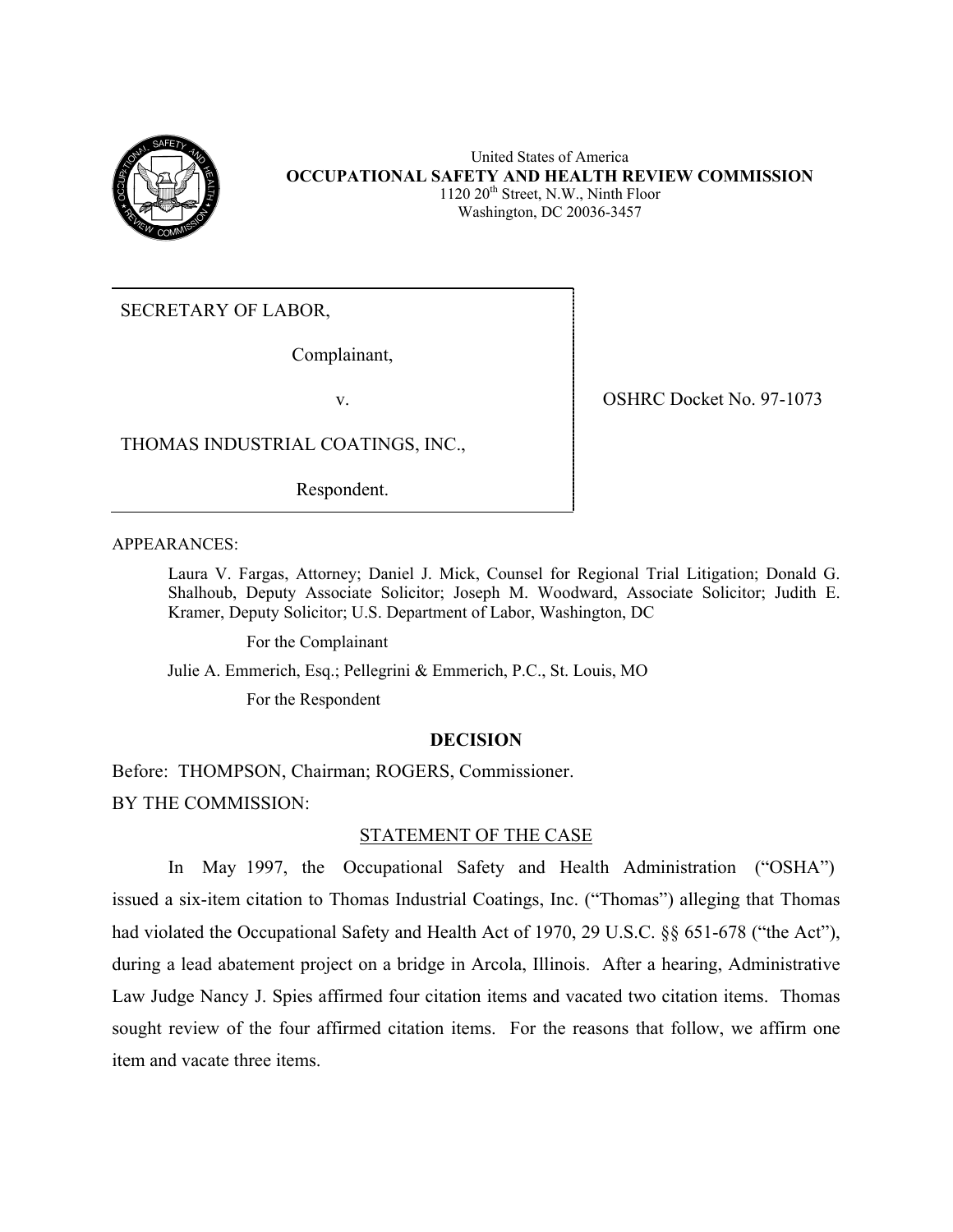#### ISSUES

Under the four citation items before the Commission—Serious Citation 1, Items 1a, 1b, 2a and 2b—the Secretary alleges that Thomas violated the hygiene and medical surveillance provisions of the Lead in Construction Standard, 29 C.F.R. § 1926.62, by failing to provide adequate hand-washing facilities and initial medical surveillance to the two crew members assigned to the lead abatement project. The judge affirmed two of these items under the "interim protection" provisions of the lead standard (Items 1a and 2a), which are triggered by the type of work being performed in advance of an initial exposure assessment, and two items under the "general protection" provisions of the standard (Items 1b and 2b), which impose essentially the same obligations, but are triggered generally by air monitoring that shows employees are exposed to airborne concentrations of lead in excess of the standard's action level of 30  $\mu$ g/m<sup>3</sup> averaged over an 8-hour period ("AL"). *See* 29 C.F.R. § 1926.62(d)(2), (j), (i).

The issues on review are whether the judge properly affirmed two separate violations for each cited condition (one under the interim protection provisions and one under the general provisions); whether Thomas provided a compliant hand-washing facility; and whether Thomas complied with its obligation to make timely biological monitoring available to its employees. For the following reasons, the judge erred in affirming two separate violations for each cited condition because at the time of the inspection the crew members were covered by the "interim protection" provisions, but not by the general provisions, of the lead standard. In addition, we affirm the judge's conclusion that Thomas failed to provide an adequate hand-washing facility. Finally, we reverse the judge's conclusion that Thomas failed to make biological monitoring available in a timely fashion.

#### FINDINGS OF FACT

Thomas is a lead paint removal company that annually works on approximately two dozen paint removal jobs overseen by the Illinois Department of Transportation. Thomas maintains a lead-protection program under which, according to Thomas, it makes biological monitoring for blood lead levels ("BLLs") and zinc protoporphyrin ("ZPP") levels available to all employees when initially hired and, at a minimum, every two months thereafter, unless more frequent tests are required because an employee's BLL has become elevated. According to Thomas, it notifies its employees orally and in writing when biological monitoring should be conducted, makes the monitoring available during working hours, and underwrites the expense.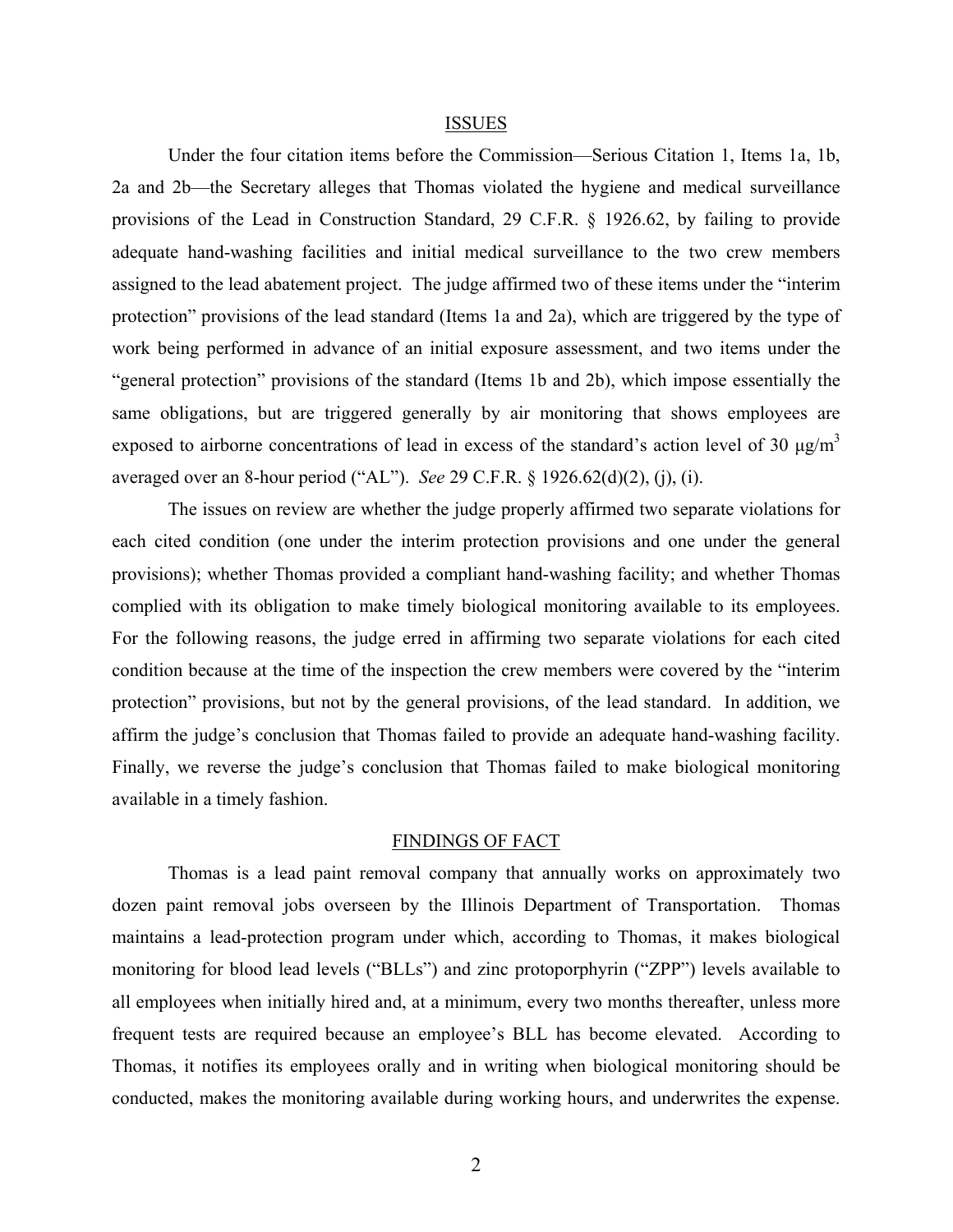Thomas maintains three portable hand-washing trailers for hygiene purposes, which it normally transports to jobs where its employees may be exposed to airborne concentrations of lead.

In April 1997, Thomas was retained by a construction contractor to remove lead paint from a bridge on Interstate Highway 57 in Illinois. Thomas assigned a two-man crew to the job, which began on April 7, 1997, and concluded two days later on April 9, 1997. To remove the lead paint, the crew members used angle grinders and pneumatic needle guns with dust collection systems. For protection, the crew members wore half-face respirators for which they had been fit-tested, and full-body Tyvek suits. At the time Thomas sent its crew to the worksite, none of its three hand-washing trailers was available. Instead, Thomas provided the crew with an "Igloo" water cooler. Moistened towellettes were also available at the site. There is no evidence that soap was provided.

During the course of the job, Thomas conducted air monitoring by sampling the exposures of both crew members on all three days. Results from the sampling, which Thomas did not receive until after the inspection, indicate that on April 7, 1997, one employee was exposed to airborne concentrations of lead in excess of the lead standard's permissible exposure limit of 50  $\mu$ g/m<sup>3</sup> averaged over a time-weighted average ("PEL"), and on April 8, 1997, the other employee was exposed to airborne concentrations of lead in excess of the AL. In addition, one crew member underwent BLL testing on April 9, 2007. The other crew member underwent testing for BLL on April 11, 2007.

# I. COVERAGE OF THE INTERIM PROTECTION PROVISIONS CITATION 1, ITEMS 1b AND 2b CITATION 1, ITEMS 1b AND 2b

## PRINCIPLES OF LAW

The Lead in Construction standard provides for several different situations where the substantive protections of the lead standard are required, two of which concern us here. In the first situation, the standard requires that, "where lead containing coatings or paint are present," employers whose employees perform certain high-risk tasks—such as power tool cleaning with dust collection systems—are required to provide specific interim protection measures until the employer performs an employee exposure assessment and documents that the employees are not exposed to airborne concentrations of lead in excess of the PEL. *See* 29 C.F.R. § 1926.62(d)(2); *see also Bianchi Trison v. Chao*, 409 F.3d 196, 207 (3d Cir. 2005) (noting Lead in Construction Standard creates presumption that certain activities involve exposures to airborne concentrations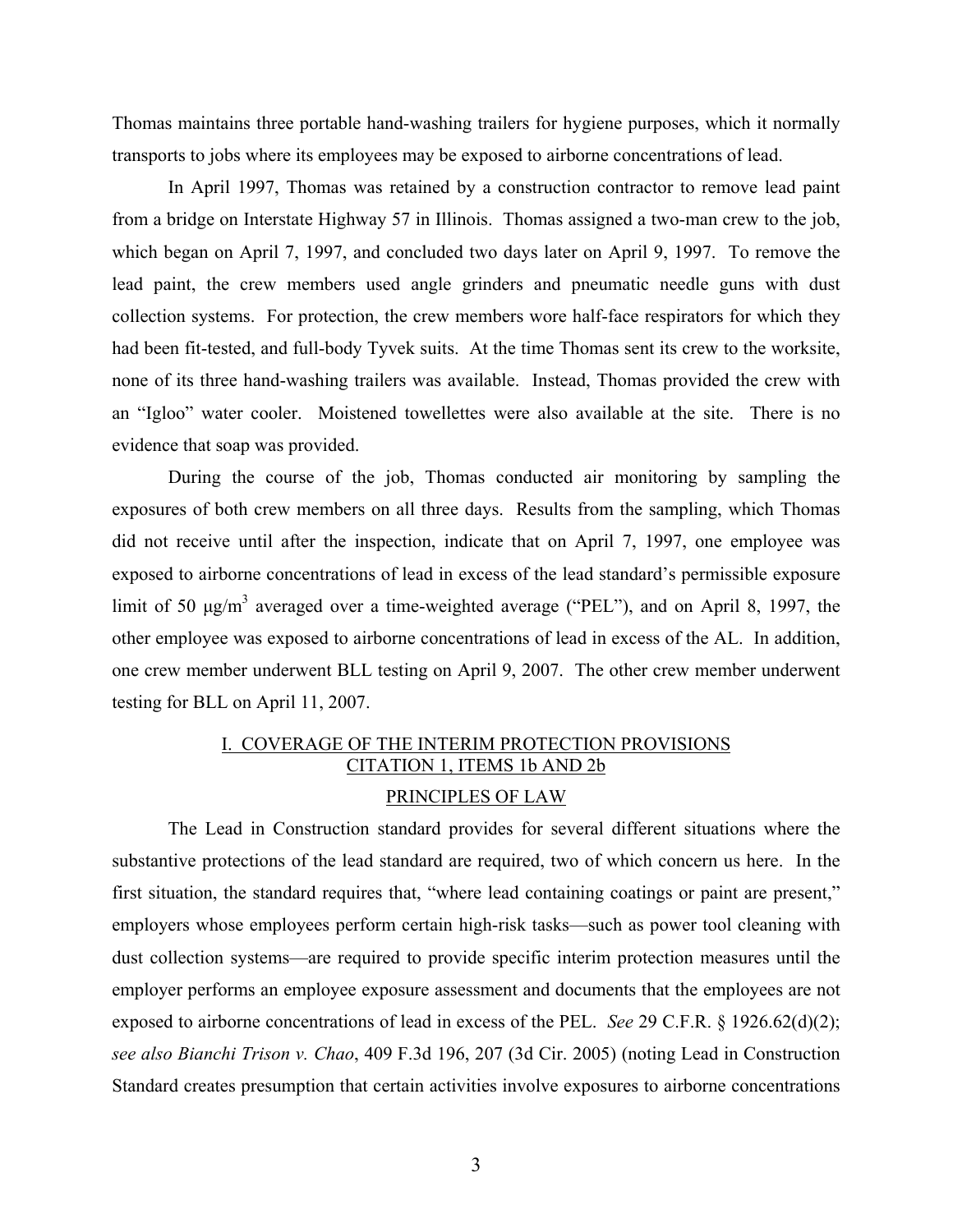levels, and providing washing facilities to allow employees to remove contaminants. *See*  of lead in excess of the AL). In the second situation, the standard requires employers to make a number of protective measures available to employees exposed on any day to airborne concentrations of lead in excess of the AL. These measures include, but are not limited to, making available medical surveillance consisting of biological monitoring for BLLs and ZPP 29 C.F.R. § 1926.62(j)(1)(i), (i)(5)(i); *Occupational Safety and Health Administration, Lead Exposure in Construction: Interim Final Rule*, 58 Fed. Reg. 26,590, 26,596 (May 4, 1993) ("Preamble").

#### ANALYSIS

We find that the two-man crew working on Thomas's lead abatement project was covered only by the interim provisions of the Lead in Construction Standard. At the time of the inspection, the crew members were using power tools—specifically, angle grinders and pneumatic needle guns—with dust collection systems to clean lead-content paint from the bridge. This activity triggered Thomas's obligation to comply with the interim protection provisions in advance of an initial exposure assessment. *See* 29 C.F.R. § 1926.62(d)(2). Because Thomas was still conducting air sampling and those results were not yet available, compliance with the general protection provisions was not required. The crew members were therefore covered by the interim protection provisions of the Lead in Construction Standard, but not the general protection provisions. Accordingly, we vacate Citation 1, Items 1b and 2b. We turn next to the interim hygiene allegation.

# II. THE ALLEGED HYGIENE VIOLATION CITATION 1, ITEM 1a PRINCIPLES OF LAW

Under 29 C.F.R. § 1926.62(d)(2)(v)(D), an employer is required to provide "[h]and washing facilities in accordance with paragraph  $(i)(5)$  of this section." Paragraph  $(i)(5)$  of § 1926.62 in turn, requires employers to provide "adequate handwashing facilities for use by employees exposed to lead in accordance with 29 CFR 1926.51(f)." Paragraph (f)(1) of § 1926.51 provides:

(f) *Washing facilities*. (1) The employer shall provide adequate washing facilities for employees engaged in the application of paints, coating, herbicides, or insecticides, or in other operations where contaminants may be harmful to the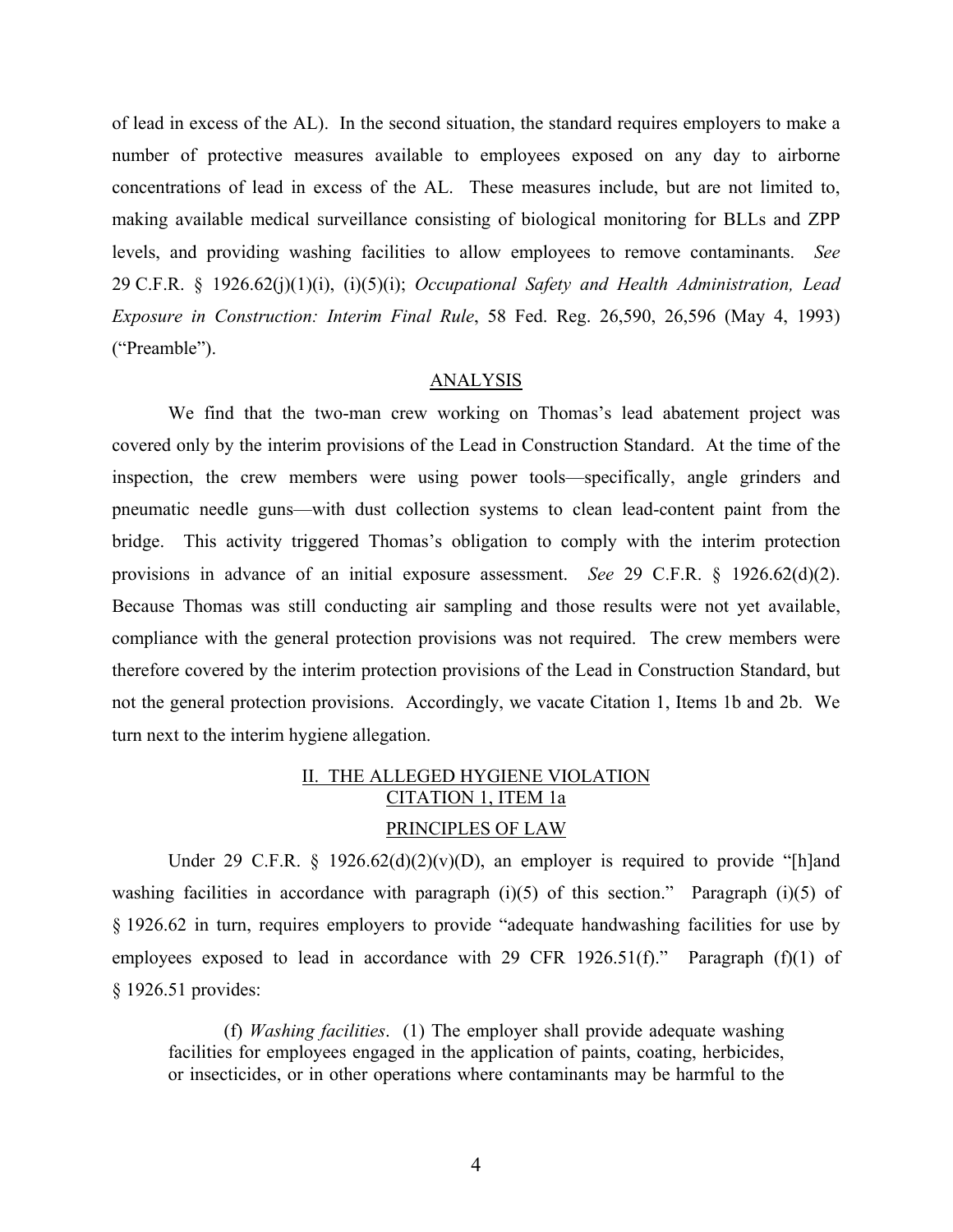employees. Such facilities shall be in near proximity to the worksite and shall be so equipped as to enable employees to remove such substances.

29 C.F.R. § 1926.51(f)(1). Other provisions under 29 C.F.R. § 1926.51(f) contain specific requirements for certain types of washing facilities. One provision, applicable to "lavatories," provides:

(3) *Lavatories.* (i) Lavatories shall be made available in all places of employment. The requirements of this subdivision do not apply to mobile crews or to normally unattended work locations if employees working at these locations have transportation readily available to nearby washing facilities which meet the other requirements of this paragraph.

(ii) Each lavatory shall be provided with hot and cold running water, or tepid running water.

(iii) Hand soap or similar cleansing agents shall be provided.

(iv) Individual hand towels or sections thereof, of cloth or paper, warm air blowers or clean individual sections of continuous cloth toweling, convenient to the lavatories, shall be provided.

29 C.F.R. § 1926.51(f)(3).

Performance standards such as the provision contained in paragraph  $(f)(1)$  differ from the specification standard contained in paragraph  $(f)(3)$ . Such standards require an employer to identify the hazards peculiar to its own workplace and determine the steps necessary to abate them. *See Lowe Constr. Co.*, 13 BNA OSHC 2182, 1987-1990 CCH OSHD ¶ 28,509 (No. 85 1388, 1989) (discussing differences between performance and specification standards); *see also Diebold, Inc*., 3 BNA OSHC 1897, 1975-1976 CCH OSHD ¶ 20,333 (Nos. 6767, 7721 & 9496, 1976), *rev'd on other grounds*, 585 F.2d 1327 (6th Cir. 1978). Because performance standards, such as  $\S$  1926.51(f)(1), do not identify specific obligations, they are interpreted in light of what is reasonable. *See, e.g.*, *Siemens Energy & Automation Inc*., 20 BNA OSHC 2197, 2198, 2005 CCH OSHD ¶ 32,880, p. 53,229 (No. 00-1052, 2005) (citing *W.G. Fairfield Co. v.* OSHRC, 285 F.3d 499, 507 (6th Cir. 2002) ("[G]eneral regulations are not . . . infirm . . . so long as a reasonableness requirement is read into them.")); *see also McGraw Constr. Co*., 15 BNA OSHC 2144, 2148, 1991-1993 CCH OSHD ¶ 29,947, p. 40,948 (No. 89-2220, 1993) (applying reasonable person test). An employer cannot, however, be held in violation of the Act if it fails to receive prior notice of what is required. *Miami Indus., Inc.*, 15 BNA OSHC 1258, 1261-62, 1991-1993 CCH OSHD ¶ 29,465, p. 39,741 (No. 88-671, 1991), *aff'd in part, set aside in part*, 983 F.2d 1067 (6th Cir. 1993) (table).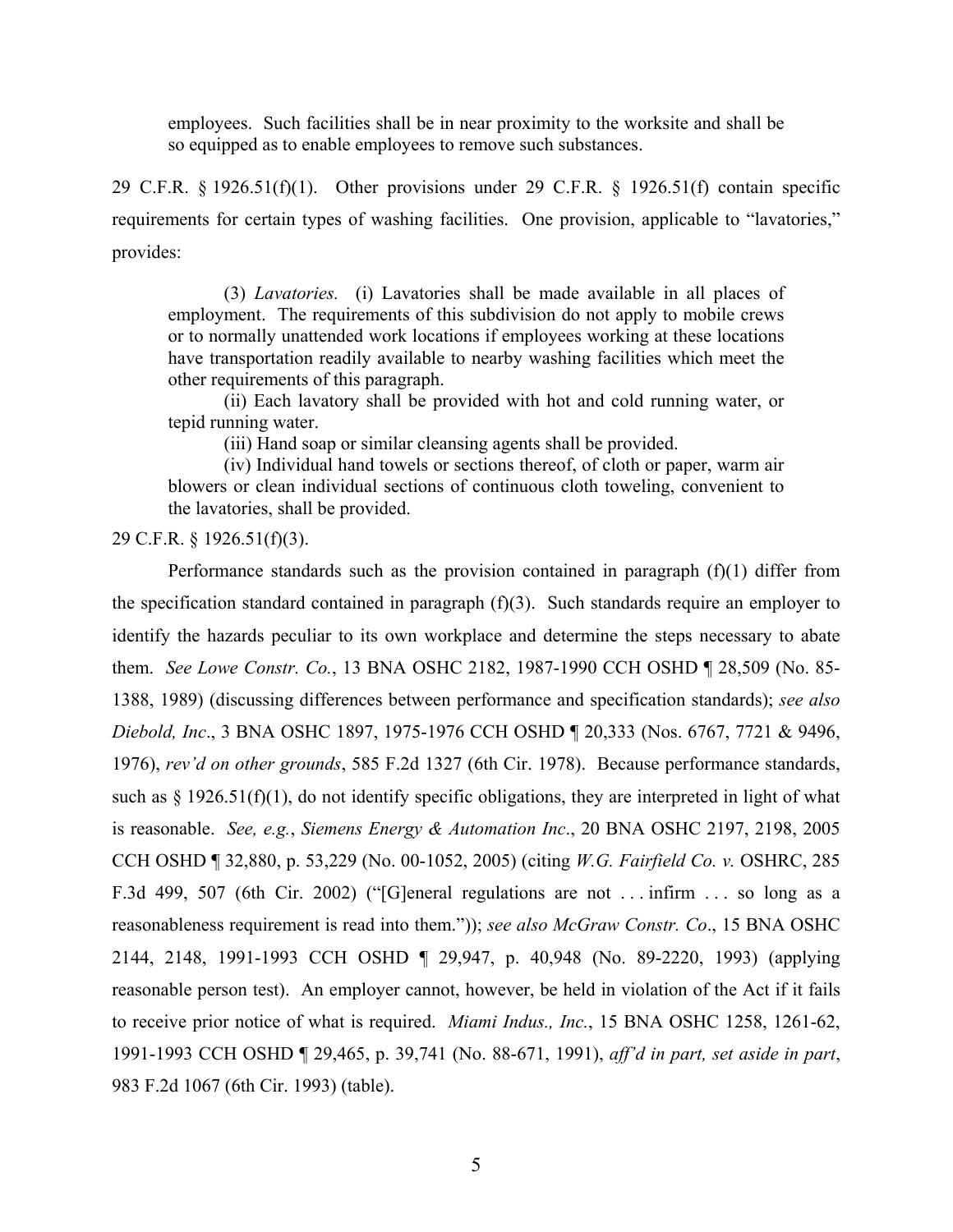#### ANALYSIS

# *Applicability of 29 C.F.R. § 1926.51(f)(3)*

Federal Register publication.").<sup>1</sup> The Secretary alleges a violation of  $\S$  1926.62(d)(2)(v)(D) based on her claim that the cooler Thomas provided its crew did not meet the specific requirements for lavatories set forth in 29 C.F.R. § 1926.51(f)(3). However, § 1926.62(d)(2)(v)(D) requires interim protection in accord with  $\S$  1926.62(i)(5) which, in turn, refers only generally to paragraph (f) of  $\S$  1926.51. Paragraph (f)(1) of § 1926.51, which addresses projects involving potential exposures to harmful contaminants, is the provision OSHA has consistently identified as applying to non-permanent construction worksites, such as the worksite at issue here, that are covered by the Lead in Construction Standard. *See* OSHA Instruction CPL 2-2.58—*29 CFR 1926.62*, *Lead Exposure in Construction; Interim Final Rule—Inspection and Compliance Procedures (Dec. 13, 1993)* (quoting the performance-based language of paragraph  $(f)(1)$  of § 1926.51 for the purpose of determining whether a violation under the Lead in Construction Standard exists); *see also*  Standard Interpretations 02/10/1994—*Application of 29 CFR § 1926.51(f)*, U.S. Dep't of Labor (Feb. 10, 1994) (stating that "paragraphs  $1926.51(f)(2)$  through  $1926.51(f)(4)$  only apply to permanent places of employment" and that "[t]he general scope statement  $[1910.131(a)(1)]$ limiting the application of these [hygiene] provisions was inadvertently omitted in the ...

lavatory provisions of  $\S$  1926.51(f)(3).<sup>2</sup> *See Oberdorfer Indus., Inc.*, 20 BNA OSHC 1321, Given OSHA's pronouncements on the matter, we find that Thomas could not have been sufficiently apprised that its duty to comply with  $\S 1926.51(i)(5)(i)$  required compliance with the 1328-29, 2002-2004 CCH OSHD ¶ 32,697, pp. 51,643-44 (Nos. 97-0469 & 97-0470, 2003) (finding employer lacked fair notice of its obligations where the Secretary's interpretation was inconsistent with prior clarification letters). We therefore consider whether the hand-washing facilities at issue were adequate under the performance language of  $\S 1926.51(f)(1)$ .

 $\overline{a}$ 

<span id="page-5-0"></span><sup>&</sup>lt;sup>1</sup> We note that OSHA has reiterated this position in its most recent pronouncement on the matter. *See* Standard Interpretations 07/20/2005—*Requirements for Washing Facilities on Construction Jobsites Under 29 CFR 1926.51(f)(1)*, U.S. Dep't of Labor (July 20, 2005).

<span id="page-5-1"></span> $2$  Given this conclusion, we need not determine whether, absent lack of fair notice, paragraph (f)(3) would otherwise apply here.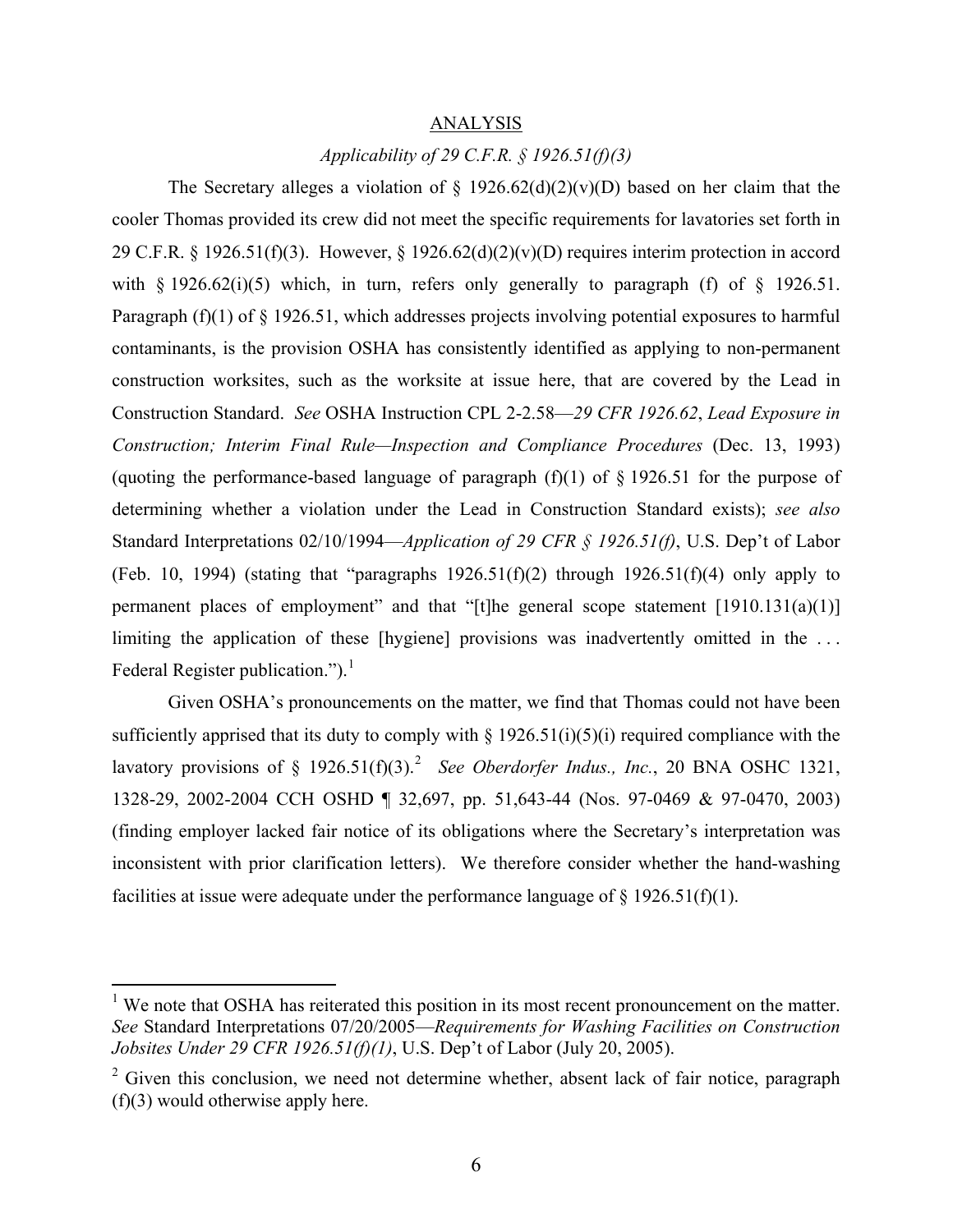### *Adequacy of Hand-washing Facilities Under 29 C.F.R. § 1926.51(f)(1)*

The record is somewhat close regarding the adequacy of the hand-washing materials provided by Thomas to its crew at the worksite. The more reasonable inference from all the circumstances of the placement of the cooler in the back of the pickup truck, as depicted in exhibit C-5, is that employees washed their hands by dipping them into the cooler rather than pouring water from the cooler onto their hands. *See CF&T Available Concrete Pumping, Inc.*, 15 BNA OSHC 2195, 2198, 1991-1993 CCH OSHD ¶ 29,944, p. 40,938 (No. 90-329, 1993) (Commission may make findings based on reasonable inferences from evidence). Under the first, more likely, scenario, there would be a violation of the requirements of the standard that "facilities . . . shall be so equipped as to enable employees to remove" lead, due to the high risk of lead recontamination from *ad seriatim* dipping, as the OSHA compliance officer explained. The second scenario is less obviously violative, but is unlikely to be an adequate means of removing lead, given the limited capacity of the cooler and the probability of recontamination due to the apparent need to tip the cooler with unwashed hands to pour water. Indeed, Thomas failed to rebut the more likely inference of hand dipping when its safety manager testified he did not know how employees were using the cooler. However, he went on to concede that use of the cooler was "not the work procedures that we would want to do on an every-day basis." Given this concession, given the fact that Thomas's own safety program contemplated hand-washing facilities "equipped with running water, cleansing agents and towels," and given Thomas's own practice of providing portable hand-washing facilities that contain water-storage tanks, outlets, and holding tanks, a reasonable person in Thomas's position would not rely on the cooler as "adequate" under this performance standard. *See Siemens Energy & Automation Inc*., 20 BNA OSHC at 2198 n.5, 2005 CCH OSHD at p. 53,229 n.5 (evidence of efforts to protect employees corroborates testimony that employer's inspection procedures were not adequate). *See also Brock v. City Oil Well Serv. Co.*, 795 F.2d 507, 510 (5th Cir. 1986) ("We do not check our common sense at the courthouse door."); *Nat'l Indus. Constructors, Inc. v. OSHRC*, 583 F.2d 1048, 1055 (8th Cir. 1978) (regulations should be given reasonable, commonsense interpretation). Under these circumstances, we find that Thomas failed to provide hand-washing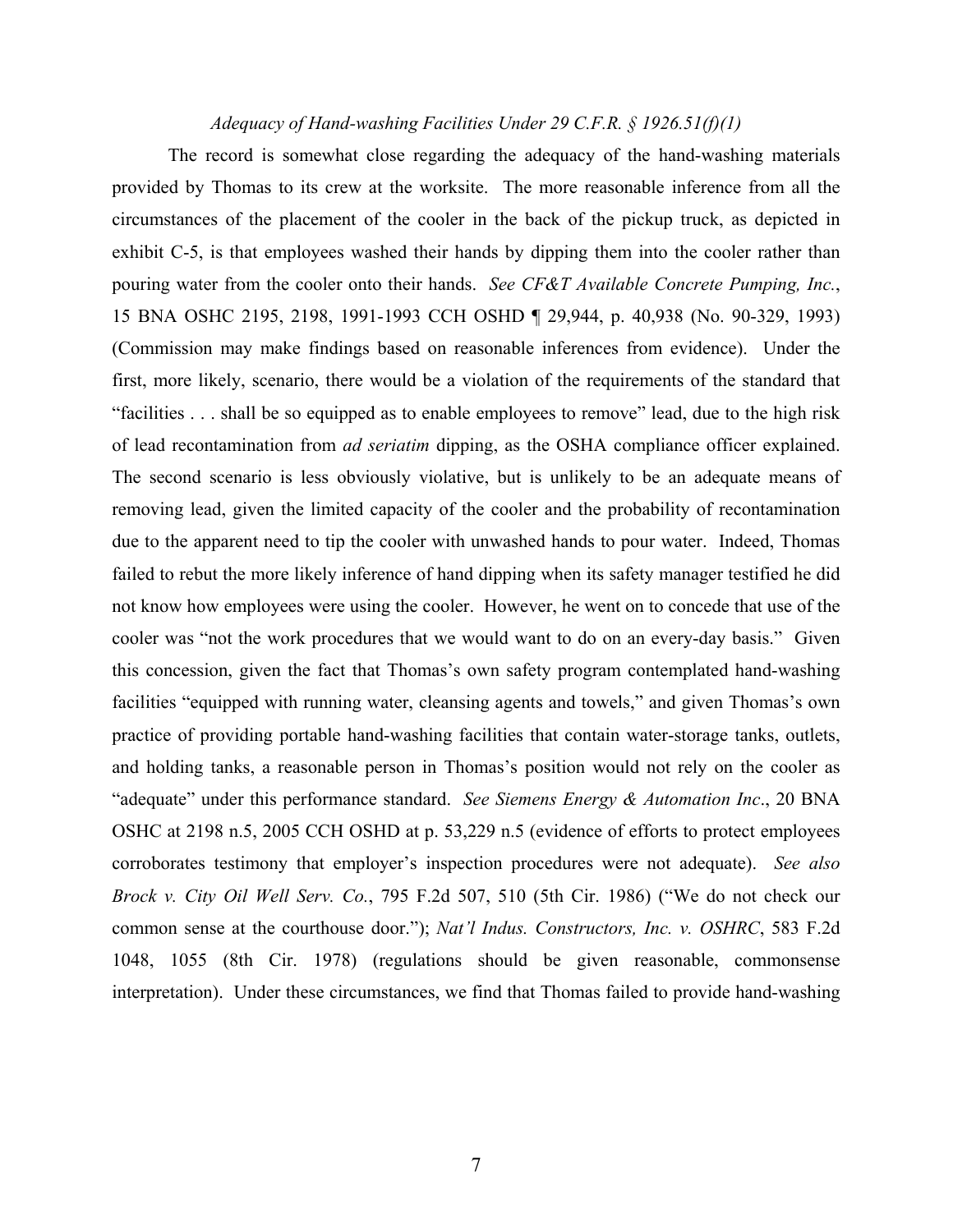facilities that were adequate for this job in accordance with  $\S 1926.51(f)(1)$ <sup>[3](#page-7-0)</sup> Accordingly, we affirm Citation 1, Item 1a.

# *Characterization and Penalty*

Under longstanding Commission precedent, "a serious violation is established if an accident is possible and there is a substantial probability that death or serious physical harm could result from that accident." *Consol. Freightways Corp*., 15 BNA OSHC 1317, 1324, 1991-1993 CCH OSHD ¶ 29,500, p. 39,813 (No. 86-351, 1991) (citation omitted). The judge characterized the hand-washing item as serious because "Thomas's failure to provide adequate hand washing facilities exposed [the crew members] to the possible ingestion of lead," and "[l]ead is unquestionably a harmful substance which can cause life-threatening disease." In its brief, Thomas argues that the judge erred because the exposures shown in this case posed no substantial probability of death or serious physical harm.

We need not and do not resolve this dispute. Resolving the characterization of this item will not "affect the abatement requirements or penalty here, and none of the parties' rights will be adversely affected." *See Foster-Wheeler Constructors Inc*., 16 BNA OSHC 1344, 1349, 1993-1995 CCH OSHD ¶ 30,183, p. 41,526 (No. 89-287, 1993); *Gen. Motors Corp., Electro-Motive Div*., 14 BNA OSHC 2064, 2071, 1991-1993 CCH OSHD ¶ 29,240, p. 39,171 (Nos. 82 630, 84-781 & 84-816, 1991). We accordingly exercise our discretion not to decide whether Thomas's violation of  $\S 1926.62(d)(2)(v)(D)$  was serious, and we instead affirm the item as an unclassified violation. The judge assessed a total penalty of \$600 for this item. On review,

<span id="page-7-0"></span><sup>&</sup>lt;sup>3</sup> In reaching this conclusion, we have given little credit to the opinion of Thomas's expert that the water cooler met the requirements of the hygiene standard because he failed to provide any detailed explanation of or support for his opinion, which was speculative and conclusory in nature.

Additionally, we note that the construction site had moist towellettes available, however, OSHA has previously expressed skepticism, in the context of the Field Sanitation rulemaking, about the ability of moist towellettes to remove toxic chemical residues. *Occupational Safety and Health Administration, Field Sanitation: Final Rule*, 52 Fed. Reg. 16,050, 16,091 (May 1, 1987). *See also* Standard Interpretations 07/20/2005—*Requirements for Washing Facilities on Construction Jobsites Under 29 CFR 1926.51(f)(1)*, U.S. Dep't of Labor (July 20, 2005), an interpretation letter subsequent to the inspection here, which cites the Field Sanitation preamble in concluding that washing facilities "would not be 'adequate' [for the purposes of  $1926.51(f)(1)$ ] unless they included soap and potable water."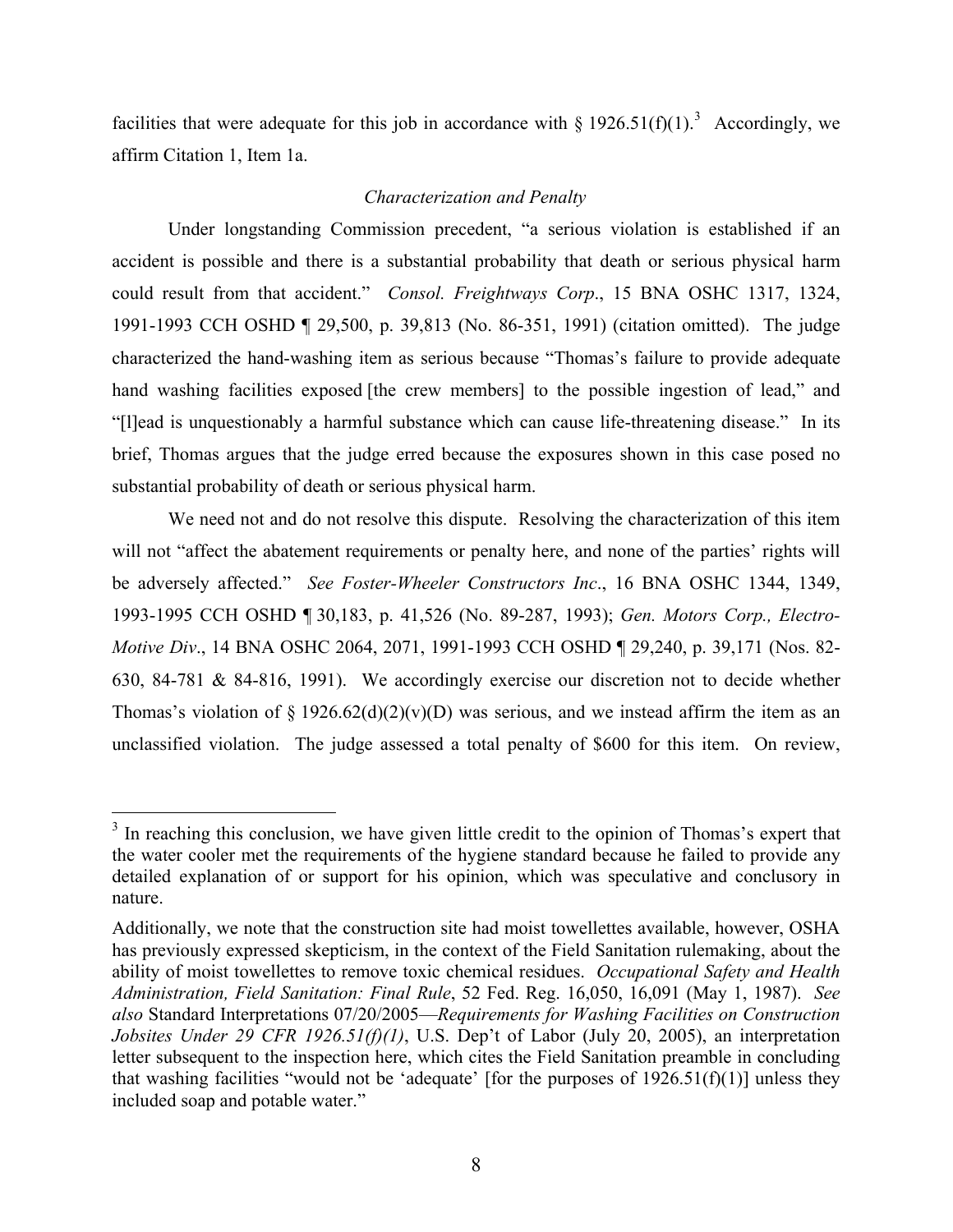neither party contests the penalty amount. Accordingly, we find that \$600 is an appropriate penalty for the reasons stated in the judge's decision.

# III. THE ALLEGED BIOLOGICAL MONITORING VIOLATION CITATION 1, ITEM 2a PRINCIPLES OF LAW

The interim provisions of the Lead in Construction Standard require employers to make available initial medical surveillance, consisting of biological monitoring for BLLs and ZPP levels, to all employees performing certain jobs. Specifically, § 1926.62(d)(2)(v)(E) requires an employer to provide "[b]iological monitoring in accordance with paragraph  $(i)(1)(i)$  of this section, to consist of blood sampling and analysis for lead and zinc protoporphyrin levels." Section  $1926.62(j)(1)(i)$  in turn provides:

The employer shall make available initial medical surveillance to employees occupationally exposed on any day to lead at or above the action level. Initial medical surveillance consists of biological monitoring for lead in the form of blood sampling and analysis for lead and zinc protoporphyrin levels.

29 C.F.R. 1926.62(j)(1)(i). In its Directive on the Lead in Construction Standard, OSHA recommends that initial medical surveillance be provided prior to the commencement of the job, or "reasonably promptly" after an employee has had an exposure. OSHA Instruction CPL 2 2.58—*29 CFR 1926.62, Lead Exposure in Construction; Interim Final Rule—Inspection and Compliance Procedures* (Dec. 13, 1993). In identifying what it considers "reasonably promptly," OSHA has identified "48 hours [as] an appropriate measure." *Id*.

It is important to note that the use of the words "make available" in the cited provision, together with the standard's legislative history, make it clear that although an employer must pay for and make the testing available at a reasonable time and place, the employer cannot compel its employees to undergo testing. *See* Preamble, 58 Fed. Reg. at 26,603 (noting that an employer's obligation under the standard is satisfied by making the medical surveillance available under the supervision of a licensed physician, without cost to the employee, at a reasonable time and place). *See also* 29 C.F.R. § 1926.62 app. B, sec. VIII—Medical Surveillance—Paragraph (J) (informing employees that "[t]he standard does not require that [they] participate in any of the medical procedures, tests, etc., which [their] employer is required to make available.")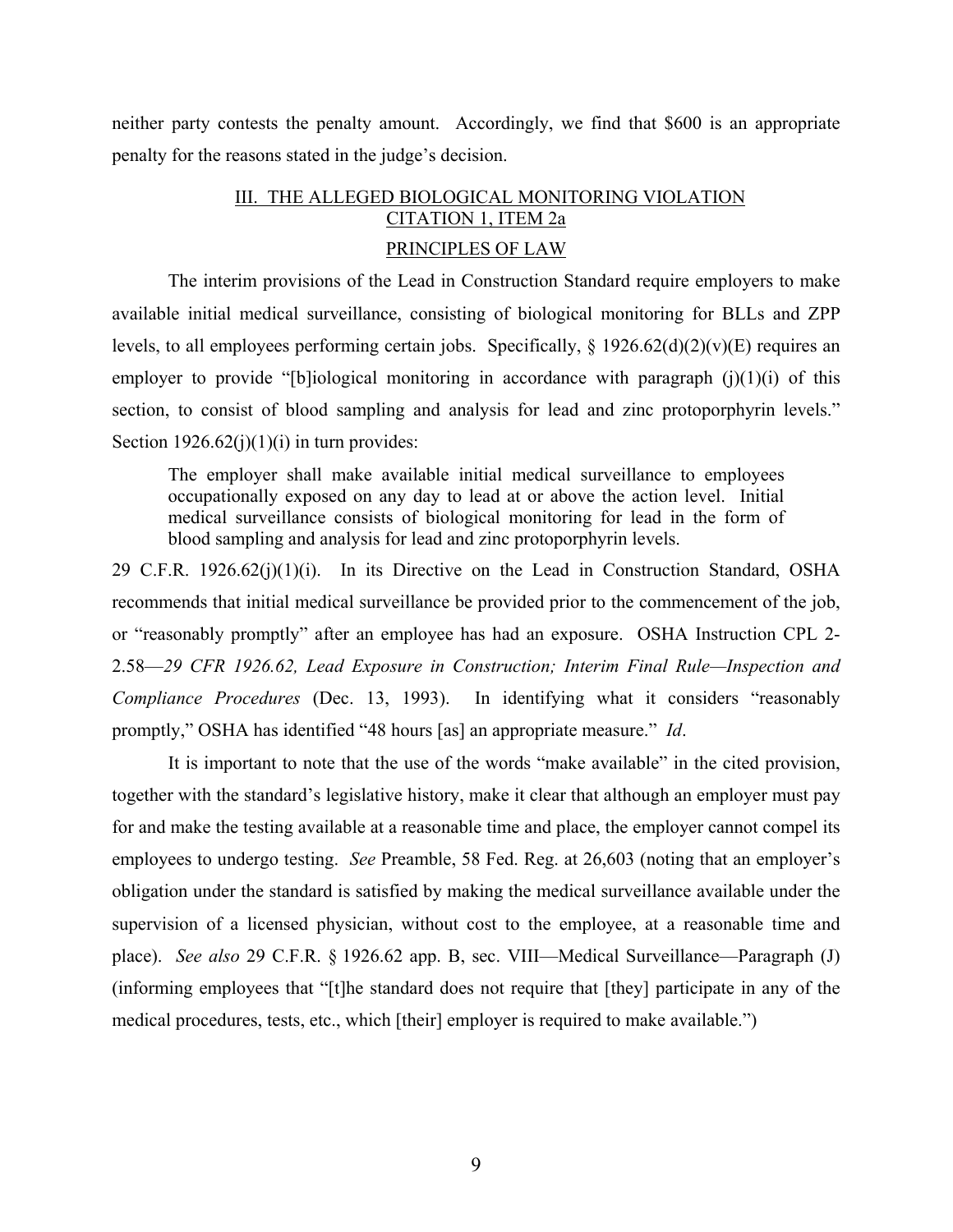#### ANALYSIS

The Secretary argues that Thomas failed to make the required biological monitoring available in a timely fashion because blood sampling was not conducted either immediately prior to, or at the initiation of the job. However, because an employer is obligated only to "make" the tests "available," the absence of a blood sampling report under the circumstances here does not establish a violation of the cited provision.

The record shows that Thomas generally made medical surveillance available at the time each employee was hired and then, at a minimum, every two-months thereafter. Specifically, one crew member underwent blood sampling in November and the other underwent blood sampling in December, and the BLL notices Thomas delivered to these employees directed each to return for sampling on a certain schedule. One of the crew members was provided and underwent sampling on the last day of this three-day project, apparently within the 48-hour limit proposed by the Secretary. The other crew member was not actually tested until two days later. However, that employee had previously failed to respond to two earlier notices the previous November that he needed to be retested. Given that fact, given the fact that the testing was made available to the first employee in an apparently timely manner, given the lack of testimony from the second employee, and given that the record appears silent on when the testing was *made available* to that second employee, we cannot say from this record that the Secretary has proven that Thomas did not make the required testing available in a timely fashion.

#### **CONCLUSION**

Based on the above analysis, we conclude that the obligations of the interim protection provisions of the Lead in Construction Standard covered the cited conditions, and the Secretary established a violation of  $\S$  1926.62(d)(2)(v)(D) based on Thomas's failure to provide an adequate hand-washing facility. We affirm the hand-washing item as an unclassified violation, and affirm the \$600 penalty assessed by the judge. Finally, we conclude that the Secretary failed to establish a violation of the interim medical surveillance provision of the lead standard.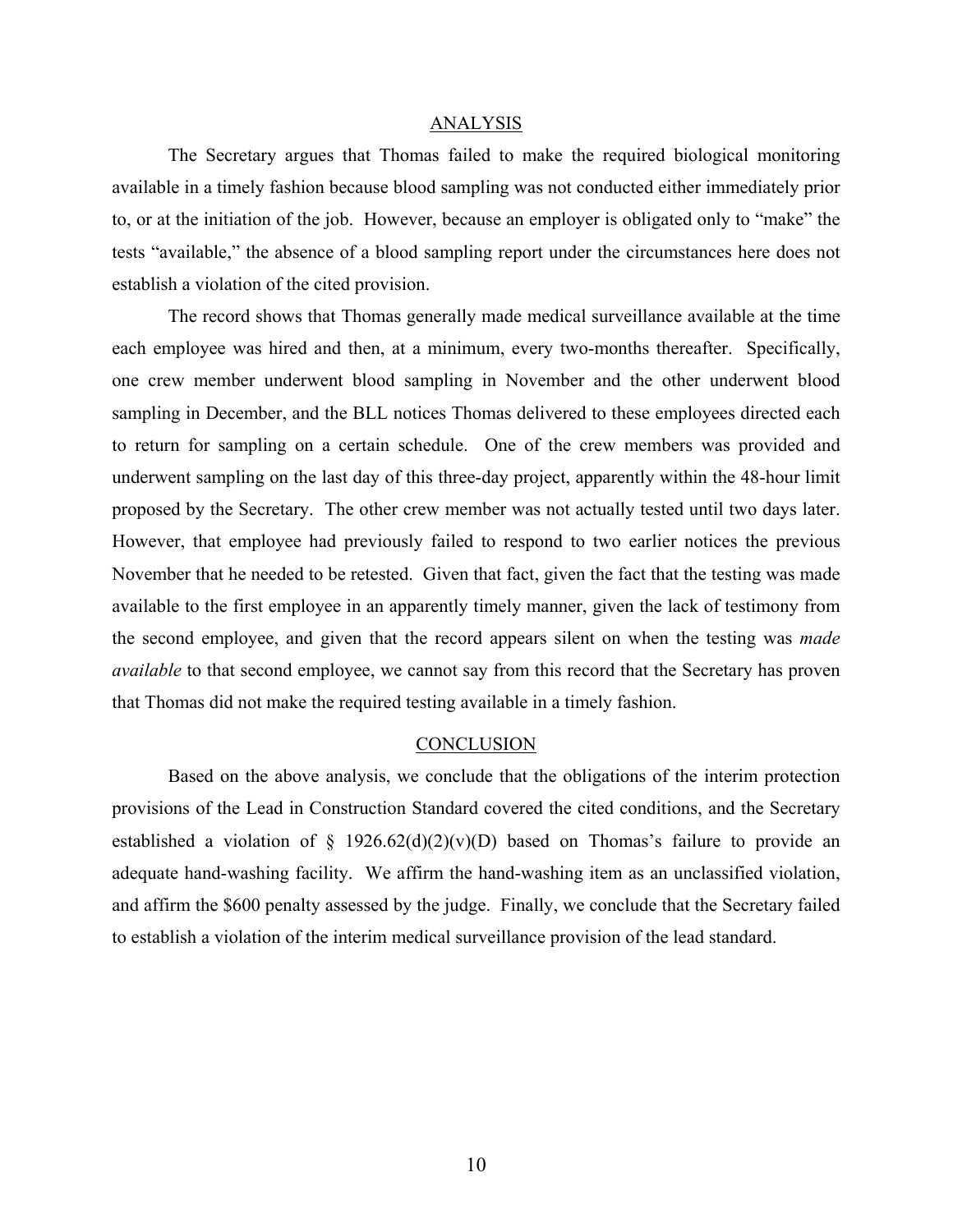# **ORDER**

For all of the foregoing reasons, we vacate Citation 1, Items 1b, 2a, and 2b. We affirm Citation 1, Item 1a, as an unclassified violation, and assess a penalty of \$600.

SO ORDERED.

 $/\mathrm{s}/$  Horace A. Thompson III Chairman

 $/S/$ 

 Thomasina V. Rogers Commissioner

Dated: November 1, 2007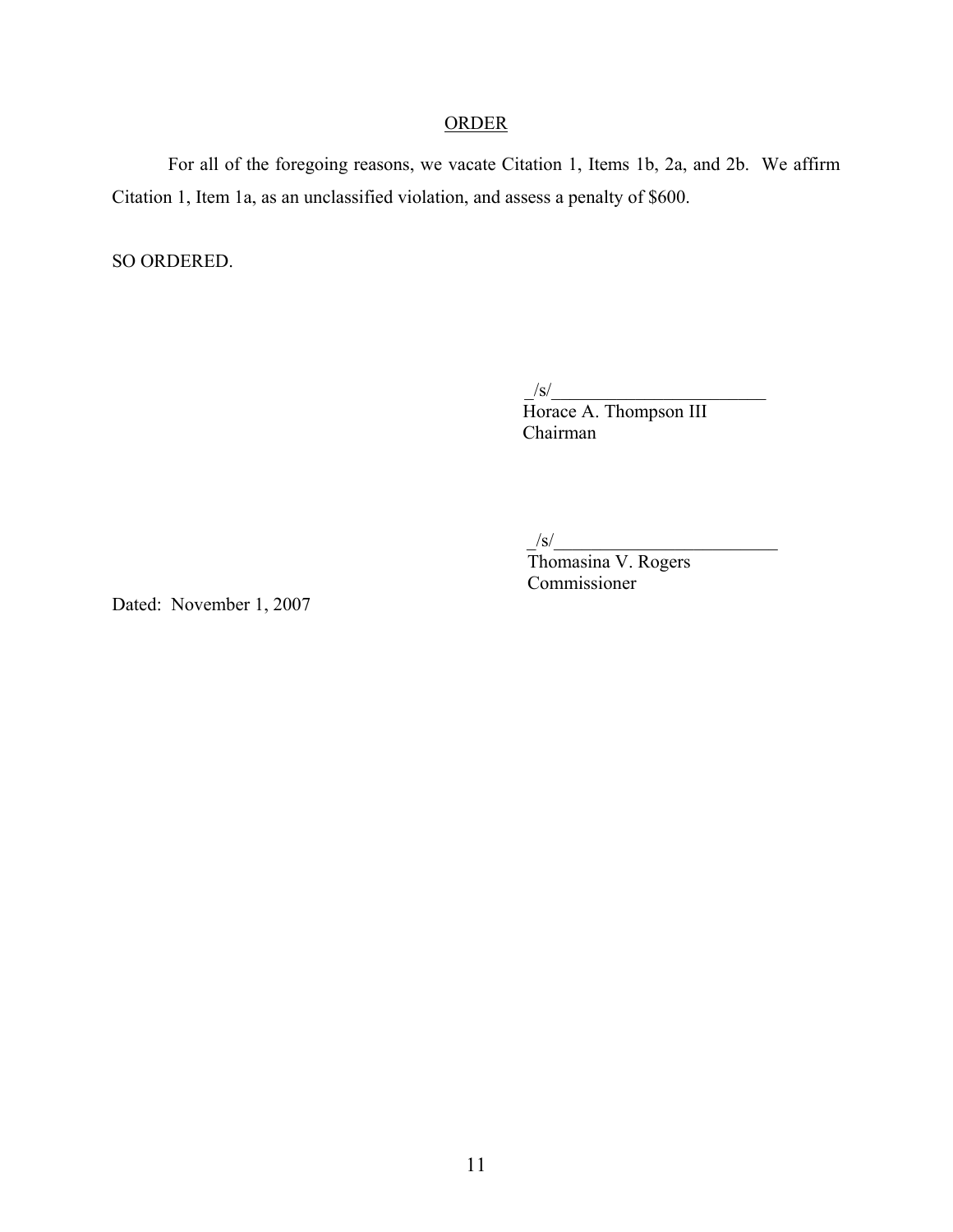| Secretary of Labor,               | $\star$  |                          |
|-----------------------------------|----------|--------------------------|
| Complainant,                      | $\star$  |                          |
|                                   | $\star$  |                          |
| v.                                | $^\star$ | OSHRC Docket No. 97-1073 |
|                                   | $^\star$ |                          |
| Thomas Industrial Coatings, Inc., | $^\star$ |                          |
| Respondent.                       | $\star$  |                          |
|                                   |          |                          |

Appearances:

Rafael Alvarez, Esquire **Maria Elias Esquire** Julie A. Emmerich, Esquire For Complainant

U. S. Department of Labor Pellegrini and Emmerich Office of the Solicitor St. Louis, Missouri Chicago, Illinois For Respondent

Before: Administrative Law Judge Nancy J. Spies

## *DECISION AND ORDER*

Thomas Industrial Coatings, Inc., contests a citation issued to it by the Secretary on May 30, 1997. The citation contains items 1 through 3b, which allege six separate violations of the lead standard, § 1926.62. The Secretary issued the citation upon the recommendation of Occupational Safety and Health Administration (OSHA) compliance officer Howard Edwards, who conducted an inspection of Thomas's worksite on a highway overpass near Arcola, Illinois, on April 8, 1997. The citation alleges that Thomas failed to comply with sections of the lead standard pertaining to hand washing facilities, biological monitoring, and medical surveillance. Thomas contests the citation and proposed penalties. Thomas raised the affirmative defense of unpreventable employee misconduct prior to the December 1, 1997, hearing in this matter, but did not address that defense at the hearing or in its post-hearing brief. The defense is deemed abandoned.

#### **Background**

The Illinois Department of Transportation (IDOT) hired Halverson Construction Company to raise the Galton Road overpass bridge approximately 8 inches. In order to elevate the bridge, Halverson was required to cut through the 28 bearings supporting the overpass (Tr. 29). Halverson took paint samples from the bridge and had them analyzed. The lab report of the analysis of the paint samples indicated that the paint on the overpass bridge contained 31 per cent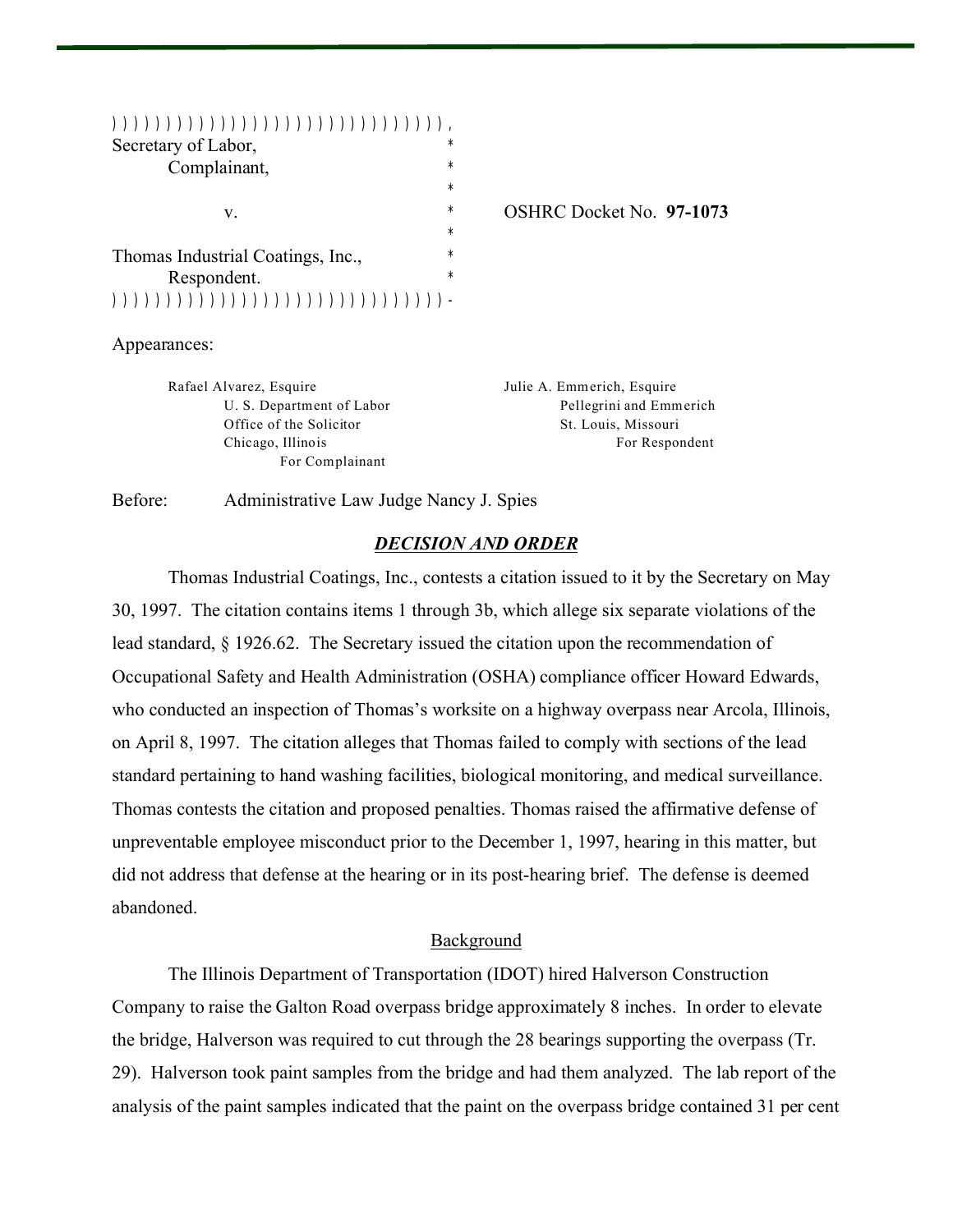lead (Exh.  $C-1$ ).

. . .

Halverson hired Thomas to remove the leaded paint from the areas on the bearings where Halverson was planning to make the cuts. Pursuant to a settlement agreement that Halverson had entered into previously with the Secretary, Halverson notified the Secretary on March 27, 1997, that it was beginning a project which had the potential to expose its employees to lead (Exh. C-1; Tr. 24-25). OSHA assigned Edwards to inspect the worksite.

Thomas began the paint removal on April 7, 1997, using pneumatic needle guns and angle grinders. Edwards arrived at the site on April 8 and observed two Thomas employees, foreman James Bingham and Nathan Bradshaw, on a scaffold removing paint from the bearings (Tr. 29, 35). The employees were wearing Tyvek coveralls and half-mask cartridge respirators (Tr. 29). Edwards held an opening conference with Bingham, videotaped the worksite, and interviewed the employees. The Citation

#### Item 1a: Alleged Serious Violation of  $\S 1926.62(d)(2)(v)(D)$

The Secretary alleges that Thomas failed to have adequate hand washing facilities at the worksite, in violation of § 1926.62(d)(2)(v)(D). That section provides:

> (v) Until the employer performs an employee exposure assessment as required under paragraph (d) of this section and determines actual employee exposure, the employer shall provide to employees performing the tasks described in paragraphs (d)(2)(i),  $(d)(2)(ii)$ ,  $(d)(2)(iii)$ , and  $(d)(2)(iv)$  of this section with interim protection as follows:

> (D) Hand washing facilities in accordance with paragraph (i)(5) of this section.

It initially must be determined whether  $\S 1926.62(d)(2)(v)$  applies to the cited conditions. Applicability of the cited standard is the first element of the Secretary's burden of proof, along with noncompliance, employee exposure, and employer knowledge. *Atlantic Battery Co.,* 16 BNA OSHC 2131, 2138 (No. 90-1747, 1994).

The lead standard applies to "all construction work where an employee may be occupationally exposed to lead," including "[r]emoval or encapsulation of materials containing lead." § 1926.62(a)(2). Thomas does not dispute that its work on the Galton Road overpass is covered by the lead standard. Thomas also does not dispute that its employees were performing tasks described in paragraph  $(d)(2)(i)(A)$ , which covers tasks: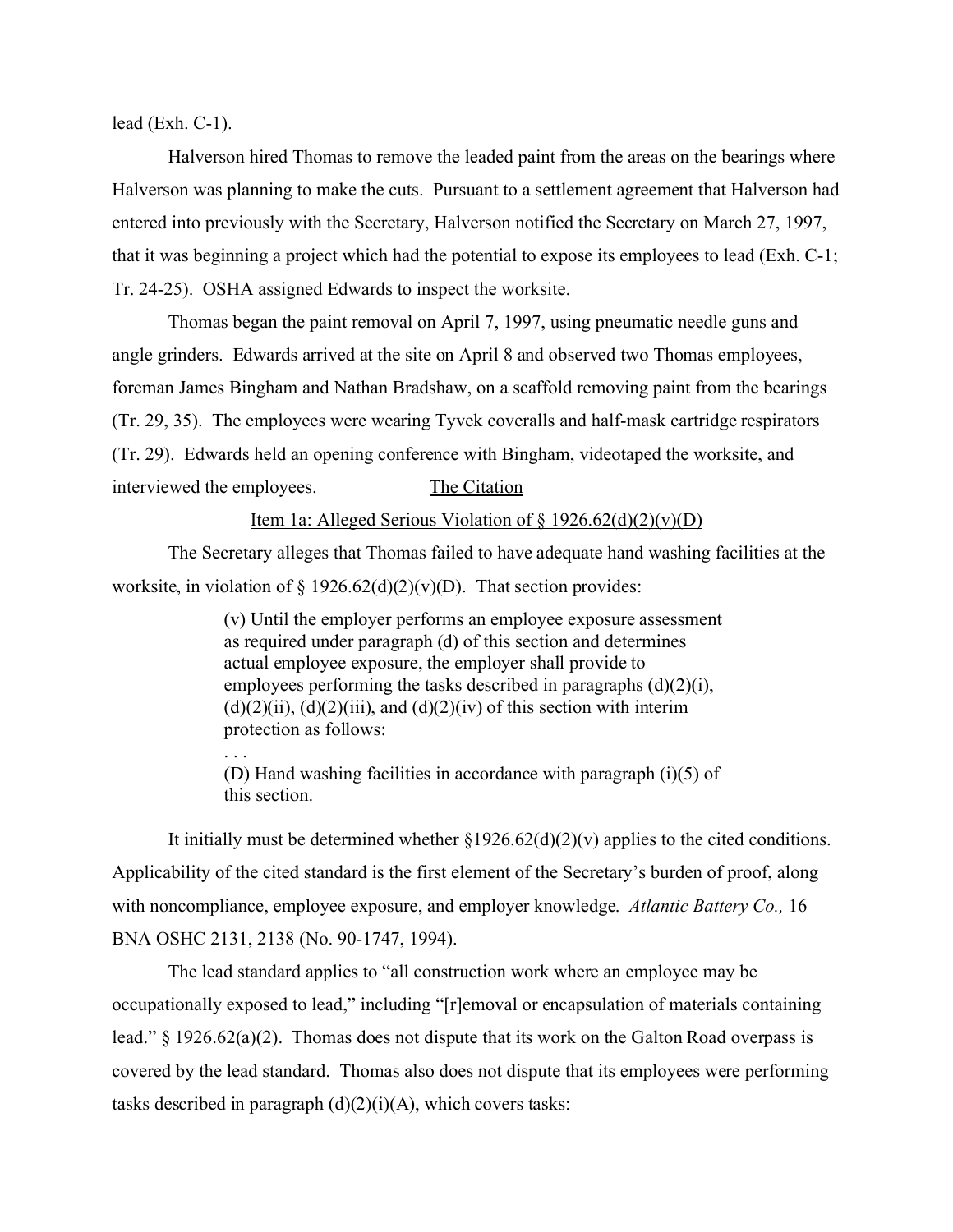Where lead containing coatings or paint are present: Manual demolition of structures (e.g., dry wall), manual scraping, manual sanding, heat gun applications, and power tool cleaning with dust collection systems.

Paragraph (d) of the lead standard addresses "Exposure assessment," and requires the employer to determine if any employee is exposed to lead above the action level without regard to the use of a respirator. In making this determination,  $\S 1926.62(d)(3)(iii)$  allows the employer to rely on data "obtained within the past 12 months during work operations conducted under workplace conditions closely resembling the processes, type of material, control methods, work practices, and environmental conditions used and prevailing in the employer's current operations." The lead standard requires hand washing facilities as an interim measure until the employee exposure assessment is complete. Thomas contends that it had completed its employee exposure assessment prior to beginning work on the Galton Road overpass. Thomas relied on data obtained from three prior projects whose conditions Thomas claims closely resembled those of the overpass (Exhs. C-11, R-3).

The testimony of Thomas's two witnesses, however, failed to establish that the workplace conditions of its previous projects closely resembled those of the Galton Road overpass. Adam Neier is Thomas's safety and environmental manager (Tr. 166). Neier testified that he had visited the previous projects, which involved lead paint removal from overpasses for IDOT. In each instance, Thomas used vacuum shrouded power tools to remove the paint (Tr. 178). There was no proof that the paint that was removed on the various projects was of the same type or that it contained the same concentrations of lead. Neier assumed that the paint on all of the projects was the same because he assumed that IDOT always used the same paint (Tr. 178-180). Neier could give no basis for this assumption, however, and Thomas provided no evidence that this was so.

When asked if the procedures to remove the paint were the same on each of the projects, John Jurgiel, an industrial hygiene consultant, responded, "I presume so" (Tr. 241). When asked if the work practices and procedures on the projects were similar, Jurgiel replied, "They should have been" (Tr. 242). Neither Jurgiel nor Neier knew whether the environmental conditions were similar on the various projects (Tr. 182-183, 243-244).

The record does not establish that Thomas had made an initial determination of employee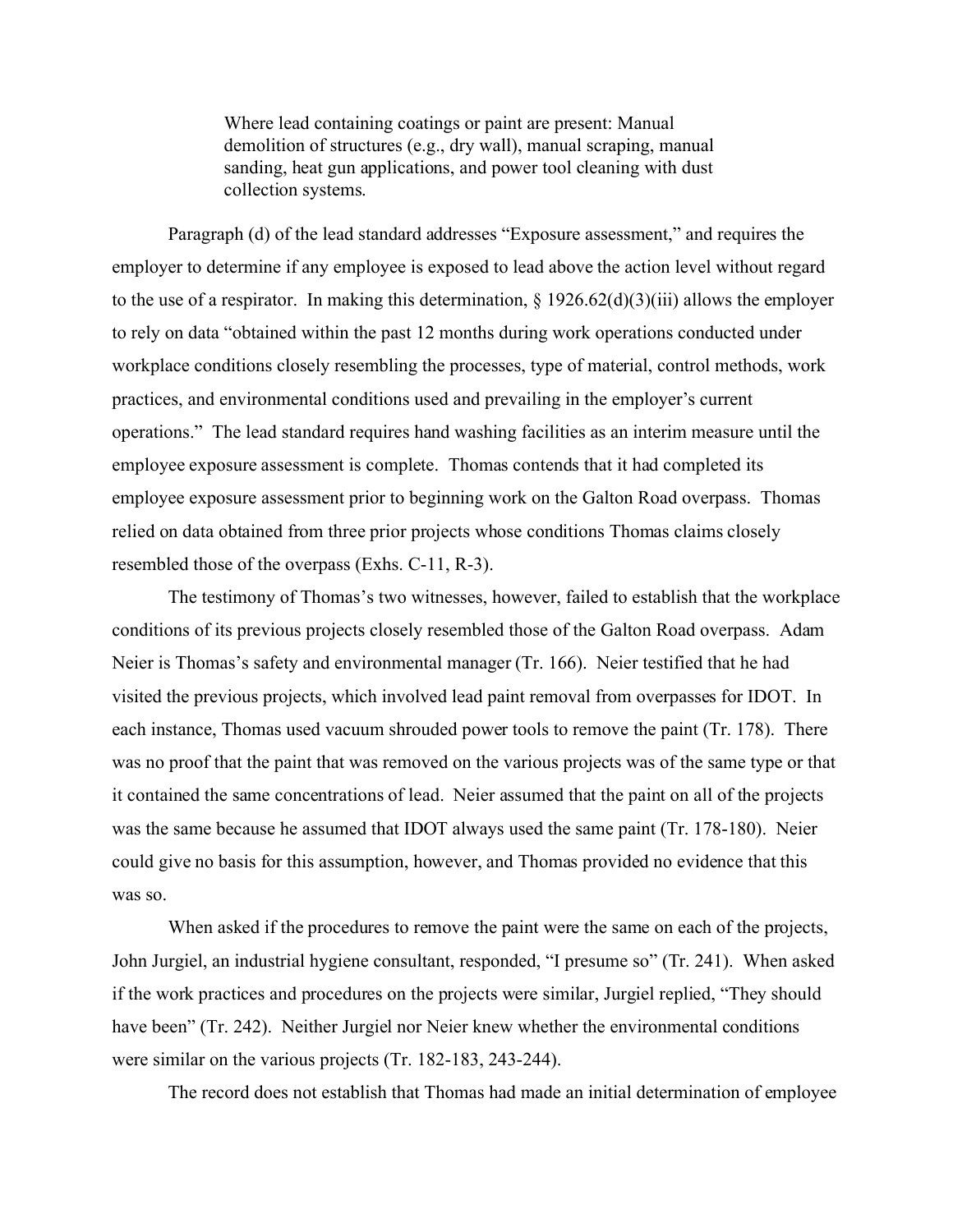exposure using previously obtained data. Thomas's witnesses relied on speculation and conjecture when describing the conditions on the previous projects. The workplace conditions of the previous projects were not shown to closely resemble the conditions of the Galton Bridge overpass.

Section  $1926.62(d)(2)(v)(D)$  thus requires Thomas to provide its employees with interim protection, including "hand washing facilities in accordance with paragraph (i)(5) of this section." That section requires employers to "provide adequate handwashing facilities for use by the employees exposed to lead in accordance with 29 CFR 1926.51(f)." Section 1926.51(f) provides in pertinent part:

> (3)(i) Lavatories shall be made available in all places of employment. The requirements of this subdivision do not apply to mobile crews or to normally unattended work locations if employees working at these locations have transportation readily available to nearby washing facilities which meet the other requirements of this paragraph.

 (ii) Each lavatory shall be provided with hot and cold running water, or tepid running water.

"Lavatory" is defined in the *American Heritage Dictionary* (Second College Ed.) as "A basin or bowl, esp. one permanently installed with running water for washing."

Thomas states that it provided a water cooler for its employees at the site to use as a hand washing facility (Exh. C-5; Tr. 43-44). Neier, Thomas's safety manager, testified that Thomas had three portable hand washing facilities in use at other worksites at the time that Bingham and Bradshaw were provided with the water cooler (Exh. C-8). Neier stated that the use of the water cooler as a hand washing facility "was a fix to a very short-term project that [Thomas] had little notice on" (Tr. 186). Neier conceded that the use of the water cooler is "not the work procedures that we would want to do on an every-day basis" (Tr. 205), but he believed that the use of the cooler met the requirements of the standard (Tr. 187-188).

Thomas is incorrect. Section  $1926.51(f)(3)$  specifies that the hand washing facility must be a lavatory with running water. Thomas attempted to argue that the water would be "running water" within the meaning of the standard if the water from the cooler was poured over the employee's hands. Running water does not mean water poured from a container. The use of the word "lavatory" demonstrates that the standard intends that a sink or basin be available, and the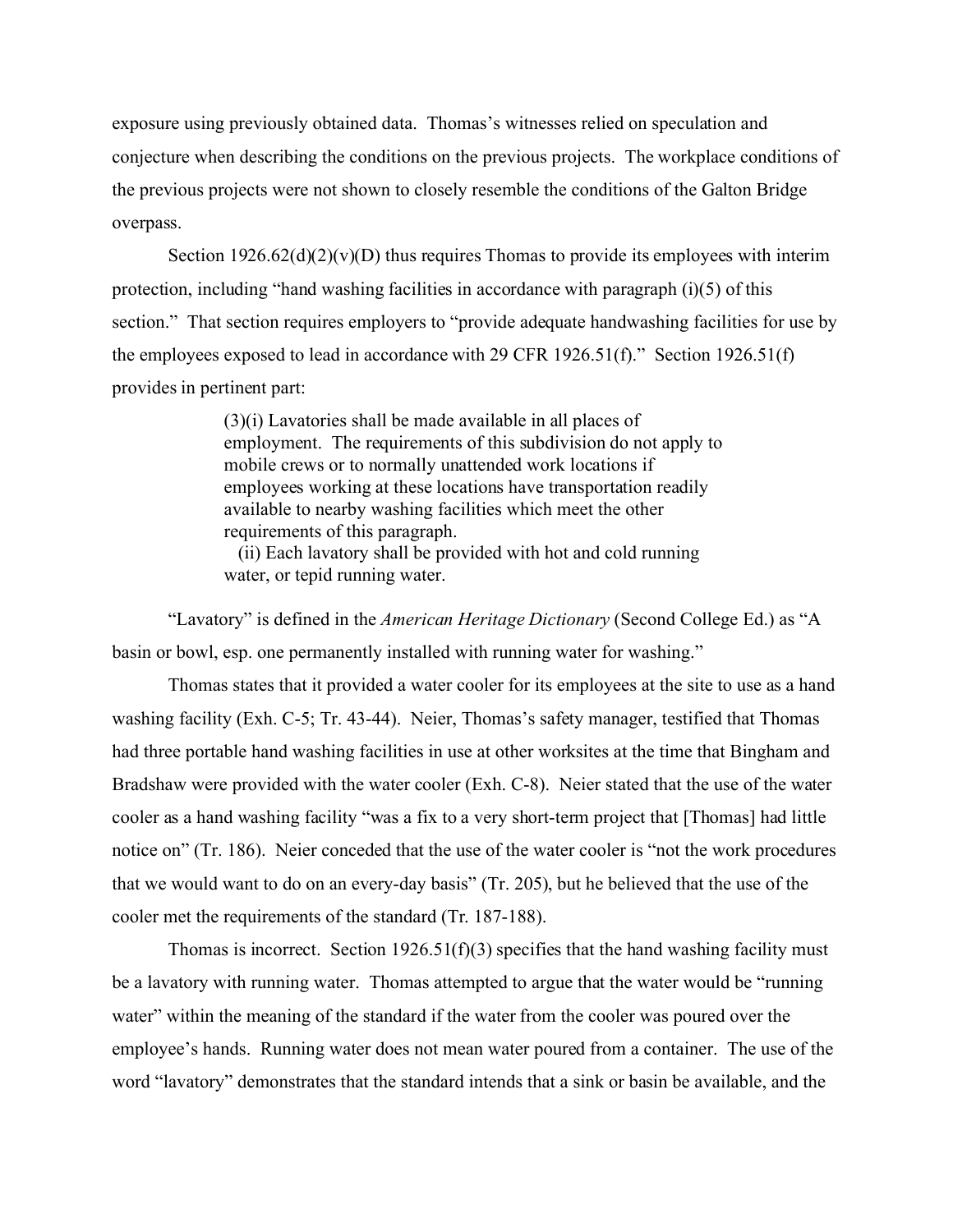standard also requires running water. If the cooler is used as a basin in which employees dip their hands, there is no running water. (And the water would be contaminated after the first hand washing of the day.) If the water is poured over their hands, there is no basin. Thomas failed to meet the terms of  $\S 1926.62(d)(2)(v)(D)$ .

Thomas also contends that its work at the Galton Bridge overpass met the exception in  $§$  1926.51(f)(3) which states that the standard does not apply to "mobile crews or to normally unattended work locations if employees working at these locations have transportation readily available to nearby washing facilities." Thomas argues that the employees had a vehicle at their disposal and that the employees could have used it to drive to a "nearby washing facility," presumably a rest room in a gas station or restaurant. Again, this is speculation. It is Thomas's burden to prove that it meets an exception to the application of the standard. "A party seeking the benefit of an exception to a legal requirement has the burden of proof to show that it qualifies for that exception." *C.J. Hughes Construction, Inc.,* 17 BNA OSHC 1753, 1756 (No. 93-3177, 1996). The record does not establish the distance to the closest washing facility. Without this information, no determination can be made of whether the facility is "nearby."

Neier admitted that he knew of and approved the use of the water cooler as a hand washing facility (Tr. 198). Bingham, the foreman on the site, was aware of its use, and showed Edwards the cooler when Edwards asked about hand washing facilities. The Secretary has established that Thomas violated § 1926.62(d)(2)(v)(D). Thomas's failure to provide adequate hand washing facilities exposed Bingham and Bradshaw to the possible ingestion of lead (Tr. 85). The violation was serious.

#### Item 1b: Alleged Serious Violation of  $\S 1926.62(i)(5)(i)$

The Secretary charged Thomas with failing to provide adequate hand washing facilities, apart from their necessity as interim protection. Section 1926.51(f), which is referenced in the cited standard, requires that the hand washing facilities be provided where employees are engaged in operations "where contaminants may be harmful to the employees," and that the facilities be "so equipped as to enable employees to remove such substances."

Thomas contends that the cited standard does not apply because the Secretary did not establish that Thomas's employees were exposed above the permissible exposure limit (PEL) for lead at the site, and thus there was no potential for harmful exposure to the employees. The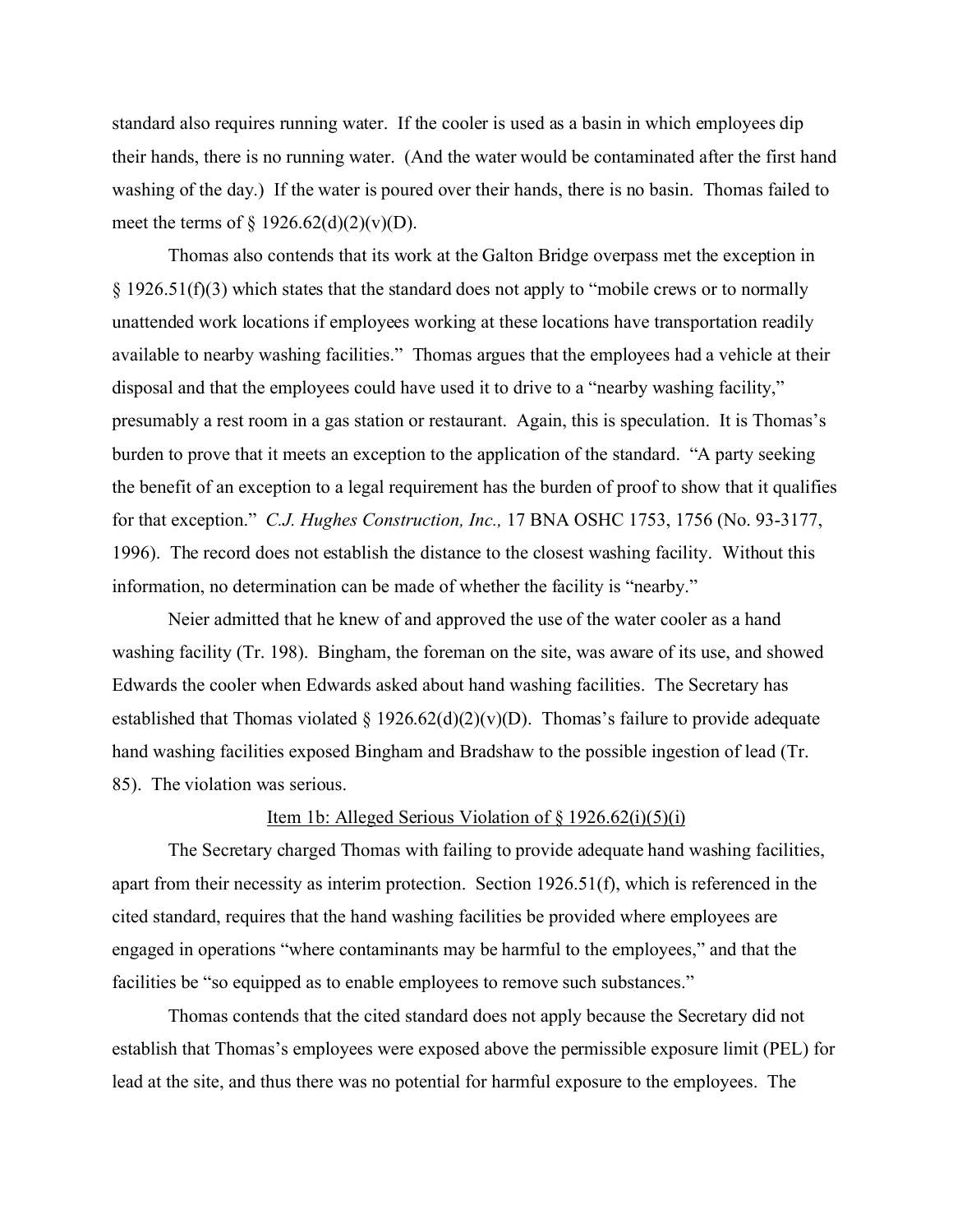standard does not require the contaminants to be at a certain level, only that they "may be harmful." *See McGraw Construction Co.,* 15 BNA OSHC 2144 (No. 89-2220, 1993). Lead is unquestionably a harmful substance which can cause life-threatening diseases.

The Secretary has established that Thomas was in serious violation of  $\S 1926.62(i)(5)(i)$ .

## Item 2a: Alleged Serious Violation of  $\S 1926.62(d)(2)(v)(E)$

The Secretary alleges that Thomas violated  $\S 1926.62(d)(2)(v)(E)$ , which requires interim protection in the form of "[b]iological monitoring in accordance with paragraph  $(i)(1)(i)$  of this section, to consist of blood sampling and analysis for lead and zinc protoporphyrin levels." Section  $(j)(1)(i)$  provides:

> The employer shall make available initial medical surveillance to employees occupationally exposed on any day to lead at or above the action level. Initial medical surveillance consists of biological monitoring in the form of blood sampling and analysis for lead and zinc protoporphyrin levels.

Edwards testified that Thomas had not completed the exposure assessment on April 8 and that Thomas did not make available blood sampling analysis for lead and zinc protoporphyrin (ZPP) levels (Tr. 96-97). Thomas does not dispute that it had not made available blood sampling analysis at the time of Edwards's inspection, but argues that the standard does not require that biological monitoring be done while the employees are on the worksite. According to Thomas, the standard requires only that biological monitoring take place at some point prior to the completion of the employee exposure assessment.

Thomas's employees worked at the Galton Road site for three days (Tr. 186). The employee exposure assessment was not completed before the paint removal project was. Under Thomas's interpretation of the standard, Thomas had no duty under the standard to provide blood sampling while its employees were actually on the job. This approach offers no interim protection to the employees. Thomas's argument is rejected.

The Secretary has established that Thomas failed to make available initial medical surveillance for lead and ZPP levels in the blood. Thomas is in serious violation of  $§ 1926.62(d)(2)(v)(E).$ 

### Item 2b: Alleged Serious Violation of  $\S 1926.62(i)(1)(i)$

The Secretary alleges that Thomas committed a serious violation of  $\S 1926.62(j)(1)(i)$  by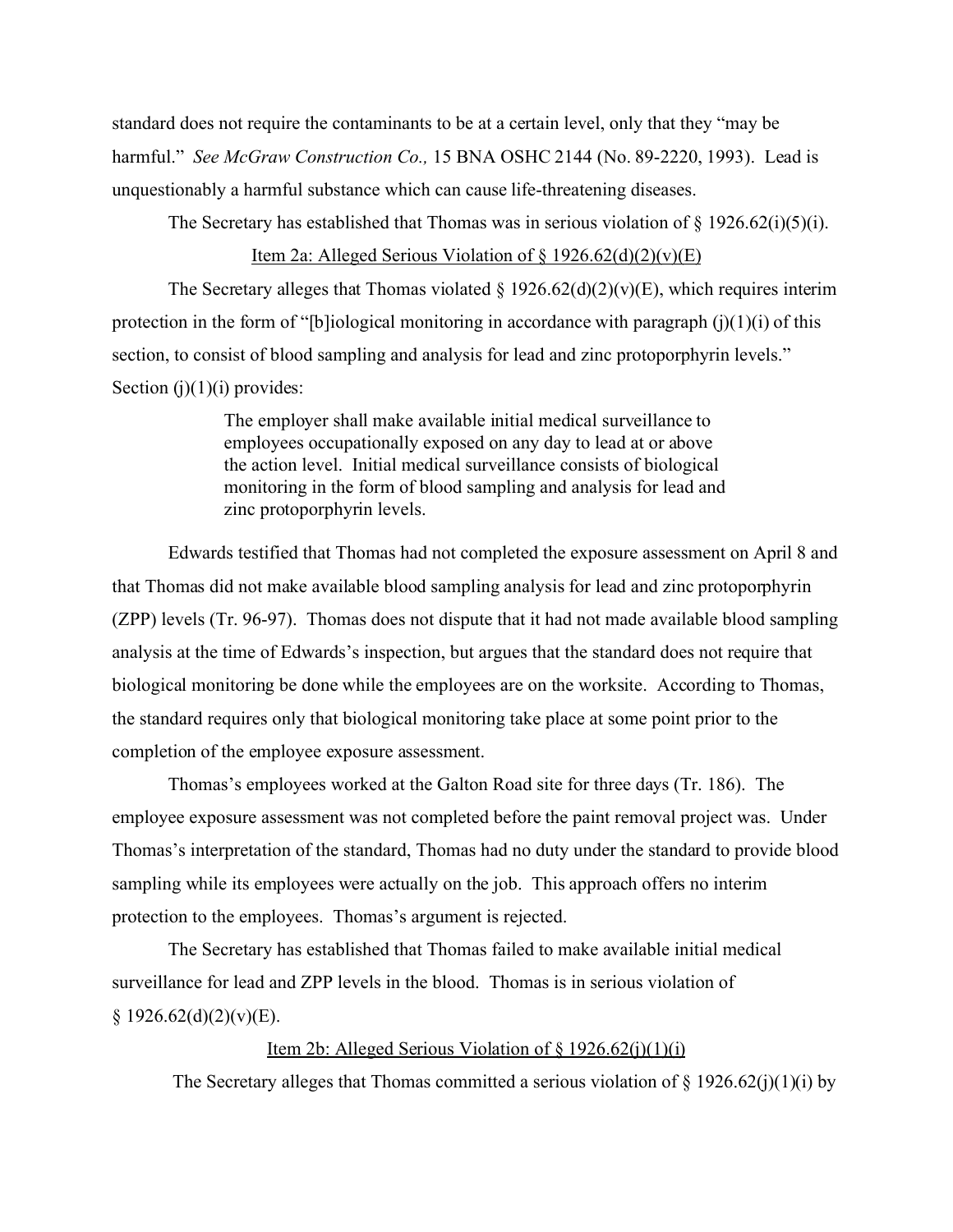failing to make available initial medical surveillance to its employees, apart from its necessity as interim protection.

The action level for lead is 30 micrograms per cubic meter, averaged over an 8-hour day (Tr. 99). Air sampling done by KTA/SET Environmental for Thomas on April 7, 1997, resulted in a reading above the action level for lead. Either Bingham or Bradshaw (it is unknown which one) showed an 8-hour time-weighted-average (TWA) for lead exposure of 54.17 micrograms per cubic meter (Exh. C-12; Tr. 98-99).

Thomas first argues that it was not required to make initial medical surveillance available to Bingham and Bradshaw because they had a history of prior biological monitoring. This argument is rejected. The plain meaning of the cited standard does not give rise to such an interpretation.

Thomas next argues that it did not know that one of its employees was exposed to lead above the action level until it received the sampling results, after the project was already completed. Once again, Thomas's interpretation would effectively negate the requirements of the standard for any job that required less time to complete than it takes to get sampling results. Thomas is experienced in the removal of leaded paint. Thirty per cent of its projects involve the removal of leaded paint (Tr. 168). Thomas anticipated that its employees would be exposed to lead on the Galton Road overpass project (Tr. 177). Thomas is aware that there is some delay in getting the results for air sampling. The company cannot evade the requirements of the standard on short-term projects by failing to make available initial medical surveillance and then hope that the air sampling results come back below the action level for lead.

The Secretary has established a serious violation of  $\S 1926.62(j)(1)(i)$ .

#### Items 3a and 3b: Alleged Serious Violations of  $\S 1926.62(j)(2)(i)$  and  $(j)(2)(i)(C)$

The Secretary alleges that Thomas violated § 1926.26(j)(2)(i) and (j)(2)(i)(C), which provide:

> The employer shall make available biological monitoring in the form of blood sampling and analysis for lead and zinc protoporphyrin levels to each employee covered under paragraphs  $(j)(1)(i)$  and  $(ii)$  of this section on the following schedule: . . .

> (C) For each employee who is removed from exposure to lead due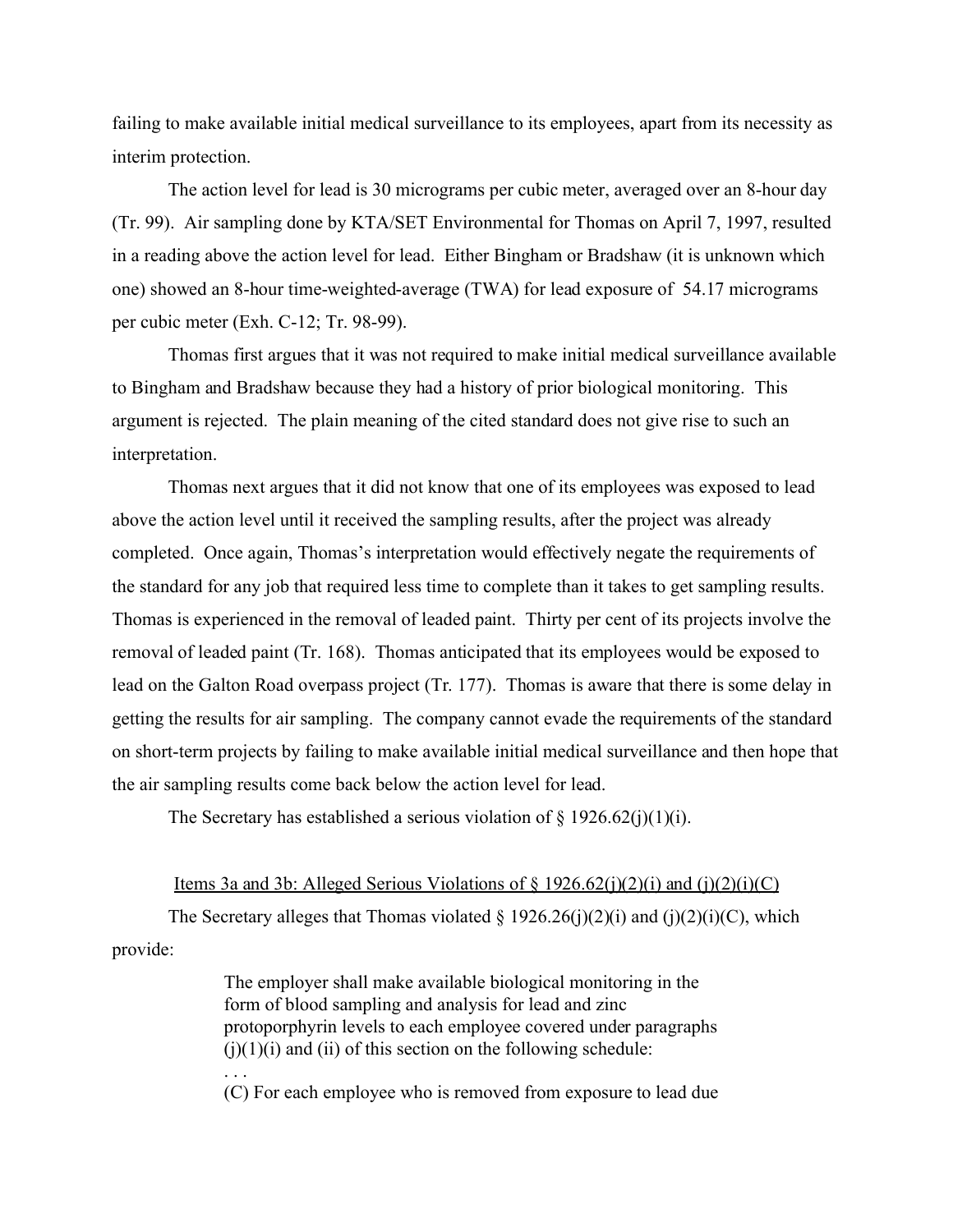to an elevated blood lead level at least monthly during the removal period.

Thomas sent its employees to Deaconess Medical Center in St. Louis, Missouri, on November 7, 1996, and April 9 and 11, 1997, for blood tests (Exh. C-9; Tr. 109-112, 193). Their blood samples were analyzed for lead but not for ZPP (Tr. 109). In October 1996, and then again in November 1996, Bingham had recorded a blood lead level of 61 micrograms per deciliter. A blood lead level over 50 micrograms per deciliter triggers a retest, and then removal if the retest is still above 50 micrograms per deciliter. Bingham did not have the monthly test during his removal period (Tr. 113-114).

The Secretary asserts that the missing ZPP tests (item 3a) and Bingham's missing monthly test (item 3b) establish violations of the cited standards. Section 1926.62(j)(2)(i) does not require that the employer *provide* the tests; it requires that the employer *make available* the tests. As discussed below, the Secretary did not show that Thomas failed to make these tests available.

With regard to item 3a, Thomas had made arrangements with several medical facilities in St. Louis, including Deaconess Medical Center, where employees could go and request a blood test. Neier estimated that Thomas makes available 300 blood tests a year (Tr. 206-207). Thomas routinely requests and receives the results of the ZPP tests. Neier stated, "There are probably a half dozen different sites underneath the Deaconess occupational health network the we utilize based on what geographical location we happen to be in" (Tr. 206). Thomas has a standardized form with which it notifies the employees of the test results. The form has spaces for both the blood lead level and the ZPP (Exh. C-9).

 No one at the hearing had an explanation for why the ZPP results were missing on three of the many blood test results. Neier speculated that the blood tests may have been taken at a medical facility not familiar with Thomas's requirements (Tr. 207). The record establishes that Thomas did make the required biological monitoring available to its employees. The cited standard requires that the monitoring be made available. Thomas did this, through its arrangements with the St. Louis area medical facilities. The omission of the ZPP results for three blood tests through oversight or misunderstanding does not place Thomas in noncompliance with the standard.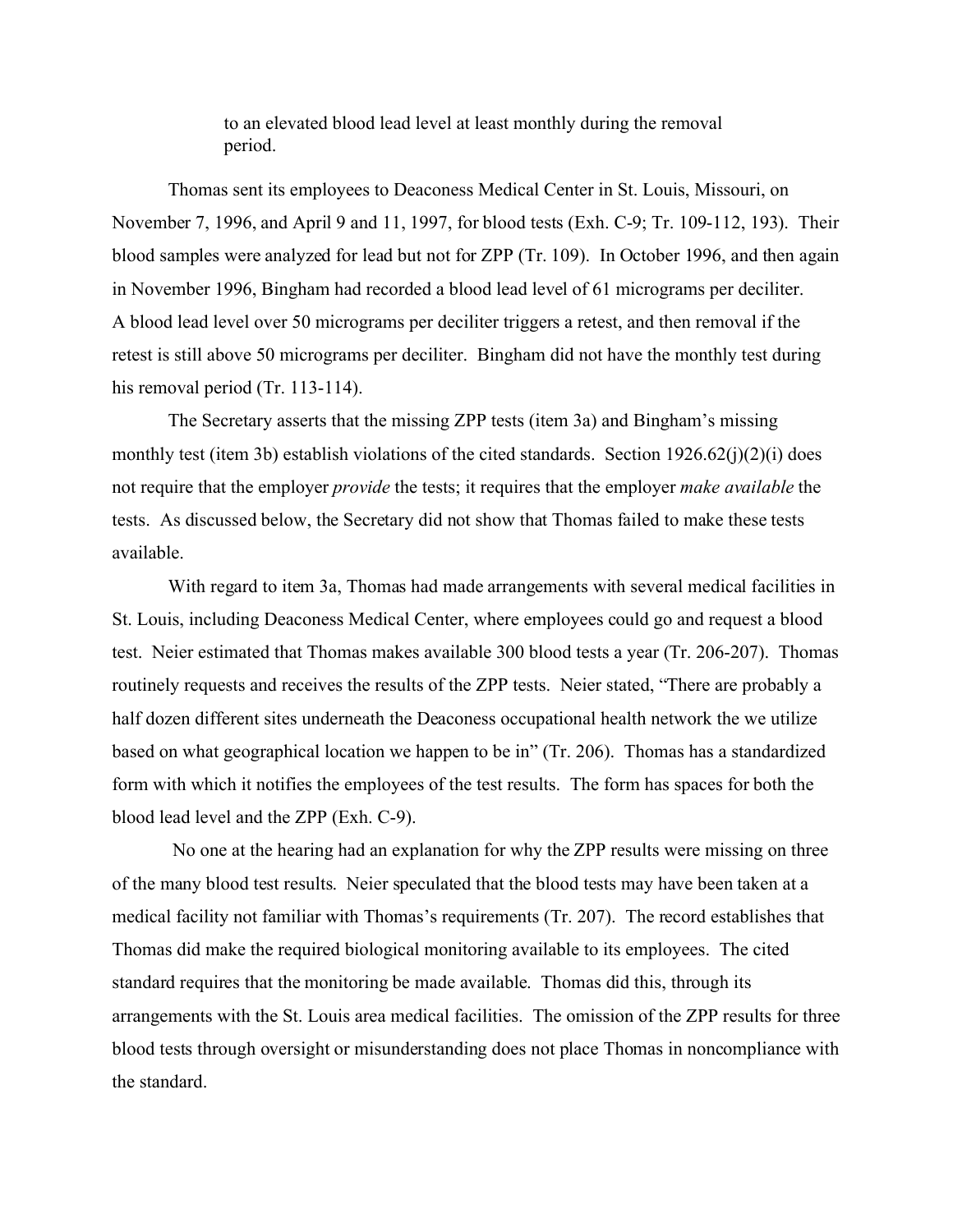Under item 3b, the Secretary charges that Thomas violated  $\S 1926.62(i)(2)(i)(C)$  because Bingham did not have a monthly blood test while on medical removal. Thomas provides written notices to employees informing them of the need for lead and ZPP analysis (Exh. R-5; Tr. 192- 195). Thomas also contacts employees by telephone to inform them of their need for testing (Tr. 192). Thomas's written lead program provides that employees on medical removal receive monitoring for lead at least once a month (Exh. C-10, p. 25). Thomas notified Bingham that he needed to be retested (Exh. C-9).

Bingham did not testify at the hearing. It is unknown why he did not have his blood tested within the month after his medical removal. The record does establish that Thomas made the biological monitoring available to him and notified Bingham of its availability. Nothing else is required under the standard.

#### Penalty Determination

The Commission is the final arbiter of penalties in all contested cases. Under  $\S 17(i)$  of the Act, in determining the appropriate penalty, the Commission is required to find and give "due consideration" to (1) the size of the employer's business, (2) the gravity of the violation, (3) the good faith of the employer, and (4) the history of previous violations. The gravity of the violation is the principal factor to be considered.

Thomas employed approximately 75 employees at the time of the inspection (Tr. 258). It had been cited previously for violations of the Act (Tr. 95). Thomas demonstrated good faith by having a good written safety program and by taking measures to provide protection to its employees (Tr. 94).

The gravity of items 1a and 1b, the violations relating to hand washing facilities, is moderate. Edwards stated that the ill health effects from exposure to lead "can be reversed with proper medical treatment" (Tr. 93). Thomas had adequate hand washing facilities that it usually provided at its worksites. The water cooler was a make-shift hand washing facility that Thomas provided as a misguided substitution for its usual facility. A penalty of \$600.00 is assessed for items 1a and 1b.

The gravity of items 2a and 2b, the violations relating to biological monitoring, is moderate. Thomas provided its employees with "a number of protective measures, such as appropriate respiratory protection [and] Tyvek clothing" (Tr. 107). A total penalty of \$900.00 is